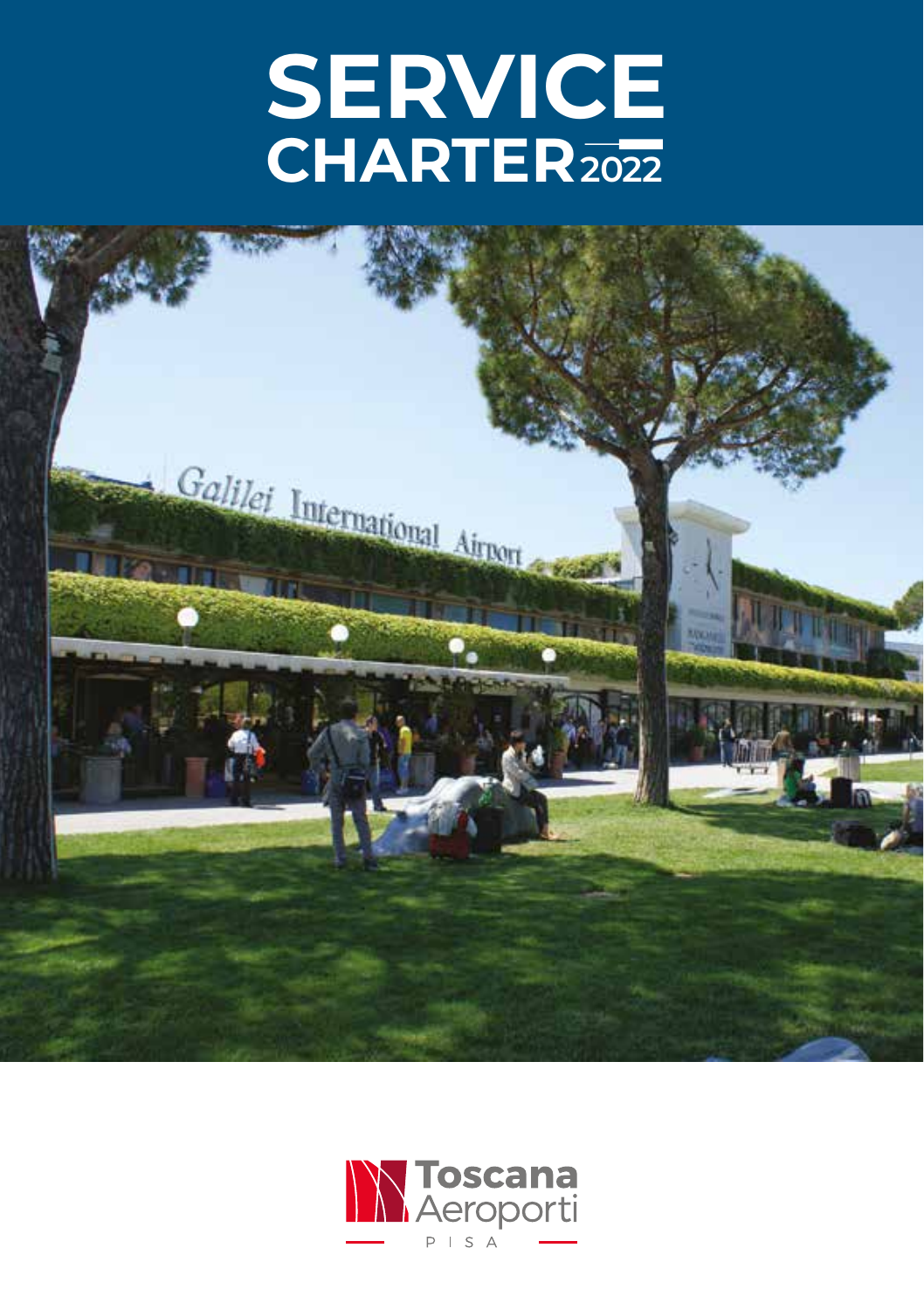# **THE 2022 SERVICE CHARTER**

| <u>1. SECTION I – MANAGEMENT COMPANY AND SERVICE CHARTER</u> |                 |
|--------------------------------------------------------------|-----------------|
| 1.1 Toscana Aeroporti                                        | 3               |
| 1.2 Our 2022 Service Charter                                 | 4               |
| 1.3 Services provided and useful information for passengers  | 5               |
| 1.4 Integrated management system                             | 6               |
| 1.5 Environmental policy                                     | 8               |
| <b>2. SECTION II - SERVICE CHARTER QUALITY INDICATORS</b>    |                 |
| 2.1 Quality indicators                                       | 9               |
| 2.2 Special assistance                                       | 10 <sup>°</sup> |
| 3. SECTION III - COMMUNICATION: SUGGESTIONS AND COMPLAINTS   | 14              |
| <b>4. SECTION IV - COVID-19</b>                              |                 |
| 4.1 Activities introduced because of the COVID-19 pandemic   | 15              |
|                                                              |                 |
|                                                              |                 |

# **GUIDE TO SERVICES**

| 1. Getting to the Airport               | 18 |
|-----------------------------------------|----|
| 2. Airport parking                      | 21 |
| 3. In-airport information               | 22 |
| 4. The airport services                 | 23 |
| 5. Other services                       | 24 |
| 6. Travel advice                        | 28 |
| 7. Forms for suggestions and complaints | 35 |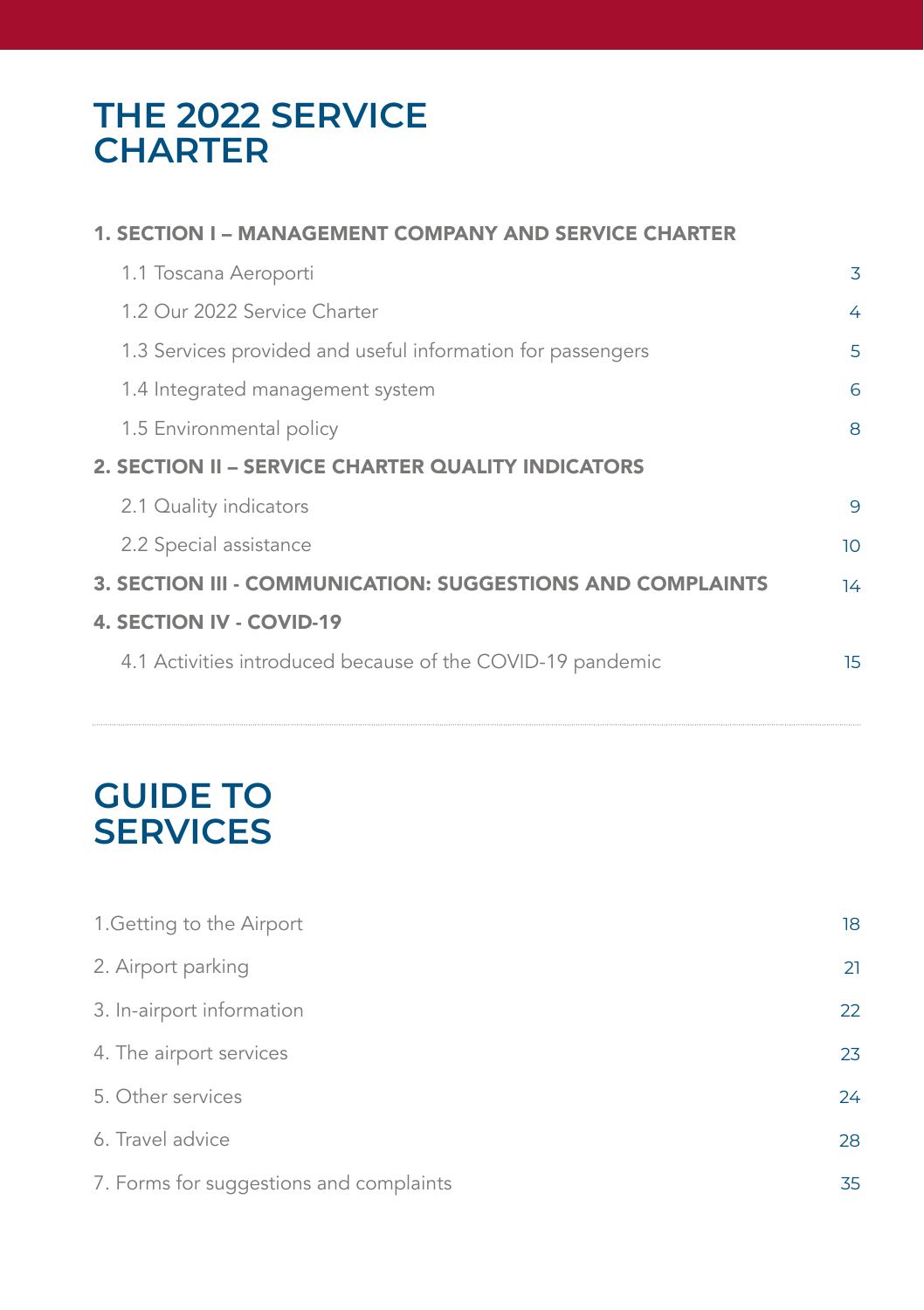# **TOSCANA AEROPORTI**

Toscana Aeroporti S.p.A., the company that manages the Florence and Pisa Airport, was incorporated on 1 June 2015 through the merger of AdF – Aeroporto di Firenze S.p.A. (the company managing the Amerigo Vespucci Airport of Florence) with SAT - Società Aeroporto Toscano S.p.A. (the company managing the Galileo Galilei Airport of Pisa).

Following the merger of the two airport companies, the integrated airport system of Tuscany was set up which, through the different specialisations of the Florence and Pisa Airports and their ongoing development thanks to important infrastructural investments, strives to satisfy the unmet demand for flights in this Region, today estimated as approximately 50%, and to create an authentic gateway into Tuscany.

The Tuscan airport system is characterized by the perfect integration of the two airports which are distinguished by the differentiation of the market segments in which they operate and by the different specialization of their air traffic: the Vespucci airport in fact develops business and leisure traffic through the full-service carriers, connecting up to the main European hubs; the Galilei airport gives priority to tourist traffic operated by lowcost carriers, and cargo flights. With 8.3 million passengers transported in 2019 and 96 destinations served by 34 airline companies, Tuscany can count on one of the most important airport systems in the country, capable of acting as a driving force for the economic development of the territory which is acclaimed as one of the most famous and appreciated regions in the world.

**1.1**

 $\bigtimes$ 

In 2021, the travel restrictions applied by the various countries to limit the spread of the pandemic continued to significantly affect the performance of passenger traffic in the Tuscan Airport System – a system that has always been characterized by a strong prevalence of international incoming tourism – which thus closed the year with 2,837,162 units, down 66% compared to 2019, the last pre-Covid year, but up sharply (+ 43%) compared to 2020.

After the nearly total zeroing of air traffic recorded in the first 5 months of the year (-93.5% compared to the same period of 2019) following the spread of the pandemic and further conditioned by the closure of the Florence airport in the months of February and March 2021 due to works on the runway, starting from June a progressive recovery was recorded (-74.7% compared to June 2019) which reached its peak in November (-34.6% compared to the same month of 2019) and then settled in the last month of the year (-42.9% compared to December 2019) following the spread of the so-called Omicron variant. Overall aircraft movements in 2021 were 39,573, up by 31.2% on 2020 and down by 49.9% on 2019. Cargo traffic, with 15,356 tons of carried goods and mail in 2021, showed a growth of 14.0% compared to 2020 and 16.5% compared to 2019.

#### Galileo Galilei Airport of Pisa

In 2021, the Pisa airport handled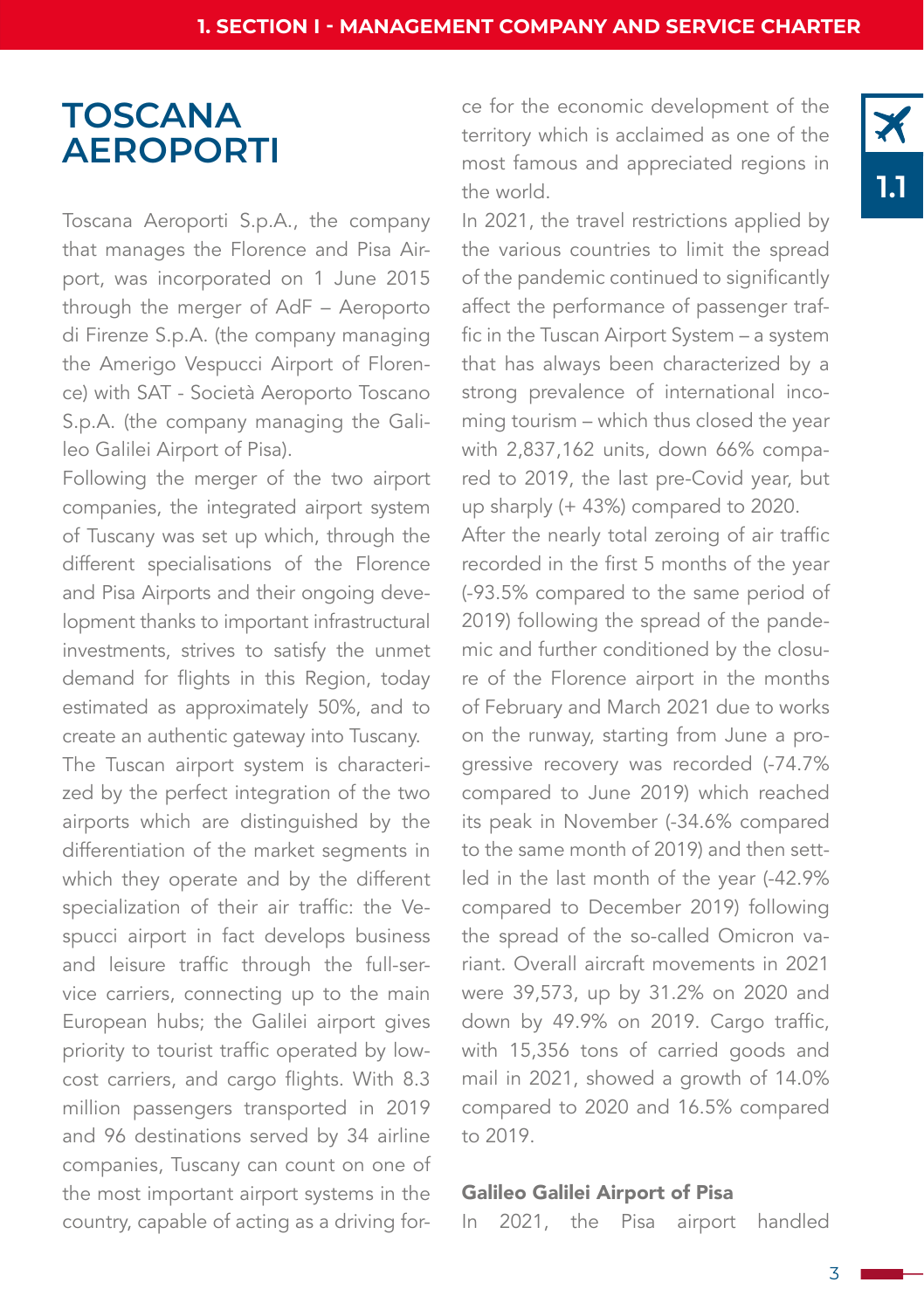1,999,137 passengers, with a growth of 52.0% over 2020 and a decrease of 62.9% compared to 2019. This result is due to the increase in flight passengers of both national lines (+ 62.2%) and international lines (+ 44.5%). Contrary to what happened in the pre-Covid years, there was a recovery in the percentage of the domestic market (44.9%) compared to the international marked (55.1%). Confirming this trend, the preferred destinations in 2021 were the Italian ones. With the exception of Tirana, indeed, Palermo, Catania, Cagliari and Brindisi fall into the top five.

As for the cargo sector, the Pisa airport recorded a 17.3% growth over 2020 and a 17.2% growth compared to 2019, driven by the excellent performance of couriers and all cargo operations in New York.

Today Toscana Aeroporti is responsible for the following activities:

- Maintenance of the airport infrastructures (runways, aircraft aprons), the terminals and the other infrastructures used by the passengers and operators;
- Development of commercial activities (stores, bars and restaurants, etc.);

• Other airport services operated by third parties (tourist information, VAT reimbursement service, etc.).

In both the Pisa and Florence airports, the handling activities are mainly carried out by Toscana Aeroporti Handling Srl, a company established in 2018 and 100% controlled by Toscana Aeroporti SpA, in the aim of providing ground handling services to airlines (acceptance, boarding and disembarking of passengers, loading and unloading of baggage, cargo and mail, assistance to aircraft during parking) in line with the quality standards set by the companies, and ensuring the highest level of quality of the services, constantly verified by audits and inspections by both customers-carriers and by Toscana Aeroporti itself.

Also present at Pisa Airport since March 2019 is Consulta Handling Service that offers assistance to several airline companies. Finally, Toscana Aeroporti Engineering is active in airport infrastructure design and construction of (runways, aircraft parking aprons), terminals and other infrastructures used by passengers and operators at Pisa and Florence airports.

# **OUR 2022 SERVICE CHARTER**

The main objective of Toscana Aeroporti is to guarantee efficient and reliable services for passengers, as well as to interpret the needs expressed by its stakeholders, and

grasp their implicit needs, taking steps to constantly satisfy them in full. Guided by this objective, Toscana Aeroporti adopts the principles, standards and solutions that constitute the international "best business practices" for social responsibility, equality, impartiality and non-discrimination, as well as for the protection of health, safety, the

**1.2**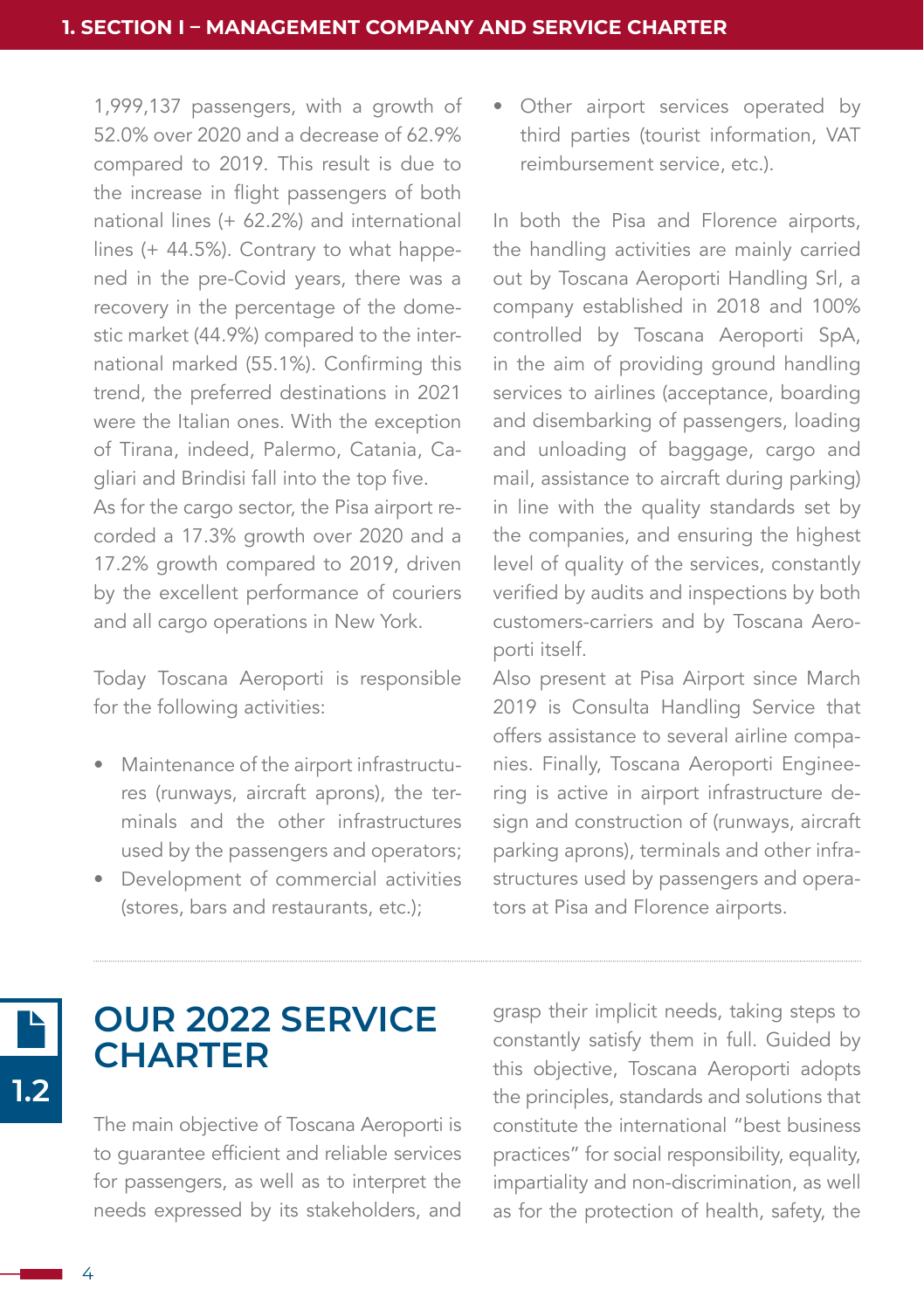environment, and for the quality management of the services provided.

Toscana Aeroporti intends to consolidate its own commitment for the continual improvement of its performance, and for this reason it applies an integrated Quality System in compliance with the provisions established by the UNI EN ISO 9001:2015 standard, and UNI ISO 45001:2008 standard for Health and Safety in the Workplace, the SA8000:2014 standard for Corporate Responsibility, and the UNI EN ISO 14001 standard for environmental management.

The Service Charter of the Pisa Airport is published by Toscana Aeroporti to communicate to passengers the quality levels of the services offered in the context of its quality management system and in compliance with the general reference framework set out in the Service Charter of the Transport sector (DPCM 30.12.1998).

# **SERVICES AND USEFUL INFORMATION FOR PASSENGERS**

All information regarding the services offered by Toscana Aeroporti are available on the Company's website at www.toscana-aeroporti.com, in the Pisa Airport section. The complete list of the services offered can be found in the "Guide to the Services" attached to this Service Charter.

In view of the particular time in history linked to the pandemic emergency, all passengers are strongly recommended to consult the relevant government websites, both the Italian ones and those of their country of origin and/or destination, for updates on the health and documentation regulations envisaged for travellers.

Special attention is reserved for passengers with disabilities or reduced mobility: on the website there is a specific section containing all the useful information regarding the dedicated areas and airport services.

At the airport there is a free wi-fi connection service for 12 hours of navigation, via which it is possible to connect to the airport website to view the Service Charter and the Service Guide and access the flight information in real time.

In the airport, information brochures on Passenger Rights are available for users in accordance with Regulations (EU) 261/2004 and 1107/2006, as well as all the information required by current legislation on air transport (prohibited items, internal signage for PRM – Passenger Reduced Mobility, passenger baggage info etc.). In fully operational airport condition, the airport is open to the public every day from 4.00 am to 12.30 am, or to the time of arrival/departure of the last flight of the day. In view of the pandemic emergency still in progress at the time of writing, the Terminal's opening hours, which are adjusted week by week according to times of flight arrivals, all users after measuring their body temperature.

The airport has parking spaces, open for 24 hours every day, divided into five lar**1.3**

H.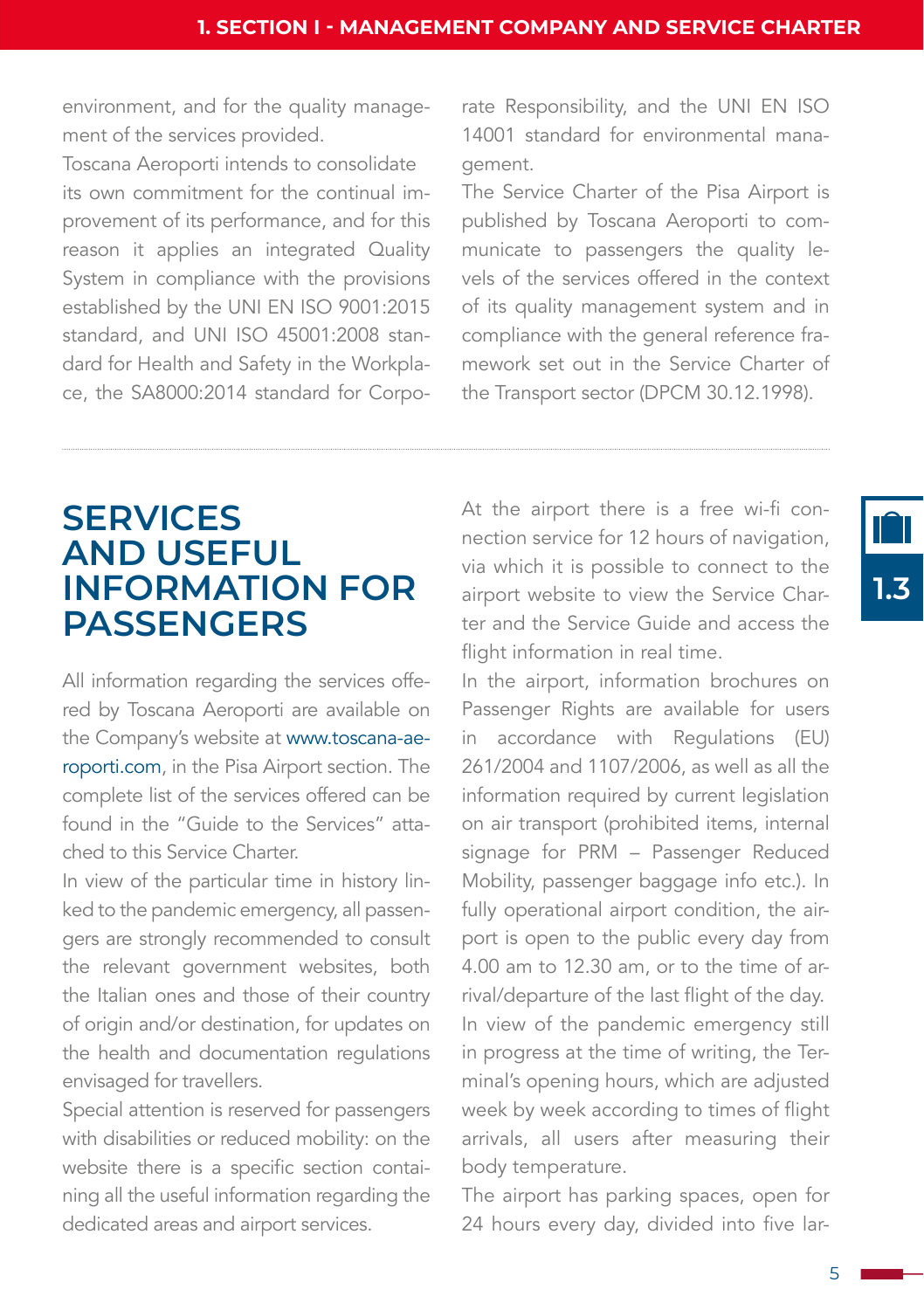ge areas: a short-term parking area (P3), a multi-storey car park (P2), two parking areas for long-term parking (P1). and P4) and an area in the eastern part of the outer area dedicated to buses (P6). Parking lots P<sub>2</sub> and P<sub>3</sub> are free for the first 10 minutes; PRM passengers can use the parking area free of charge upon presentation of the appropriate voucher.

Users are recommended to read the Parking Regulations, published on the airport website at this link: https://www.pisa-airport.com/it/i-passeggeri/parcheggio.html and to consult the relevant FAQ section in advance about this service.

For detailed information on how to reach the airport, the rates and timetables of car parks, the public services parking times and rates, public transport and other services, please consult the "Guide to Services" attached to this Services".

For any other information, passengers may visit the website www.pisa-airport.com/ it/i-passeggeri/trasporti or contact the airport directly on the following numbers:

Switchboard: Tel: +39 050 849 111 Information office: Tel: +39 050 849 300

## **INTEGRATED MANAGEMENT SYSTEM**

Together with our Integrated Management System, we are committed to continuous improvement through the following key elements:

#### **QUALITY**

**1.4**

- Pursuing continuous improvement of the service offered in terms of internal and external customer satisfaction.
- Ensuring internal efficiency through streamlining of the processes and organisational resources.
- Guaranteeing suitable and effective internal and external communications.
- Improving Toscana Aeroporti's visibility

and image within the market.

• Consolidating and optimising airport concessions through effective management of the existing infrastructures, identifying areas for expansion and infrastructure development to meet the needs of stakeholders.

#### HEALTH AND SAFETY

- Protecting the health and safety of all airport users, including passengers, employees of Toscana Aeroporti, or subsidiaries, contractors, sub-contractors or third-party companies
- Preventing, through the Health and Safety Management system, the occurrence of accidents and injuries in the Toscana Aereoporti's area of responsibility (airport site and related areas under ownership), in performing the airport activities.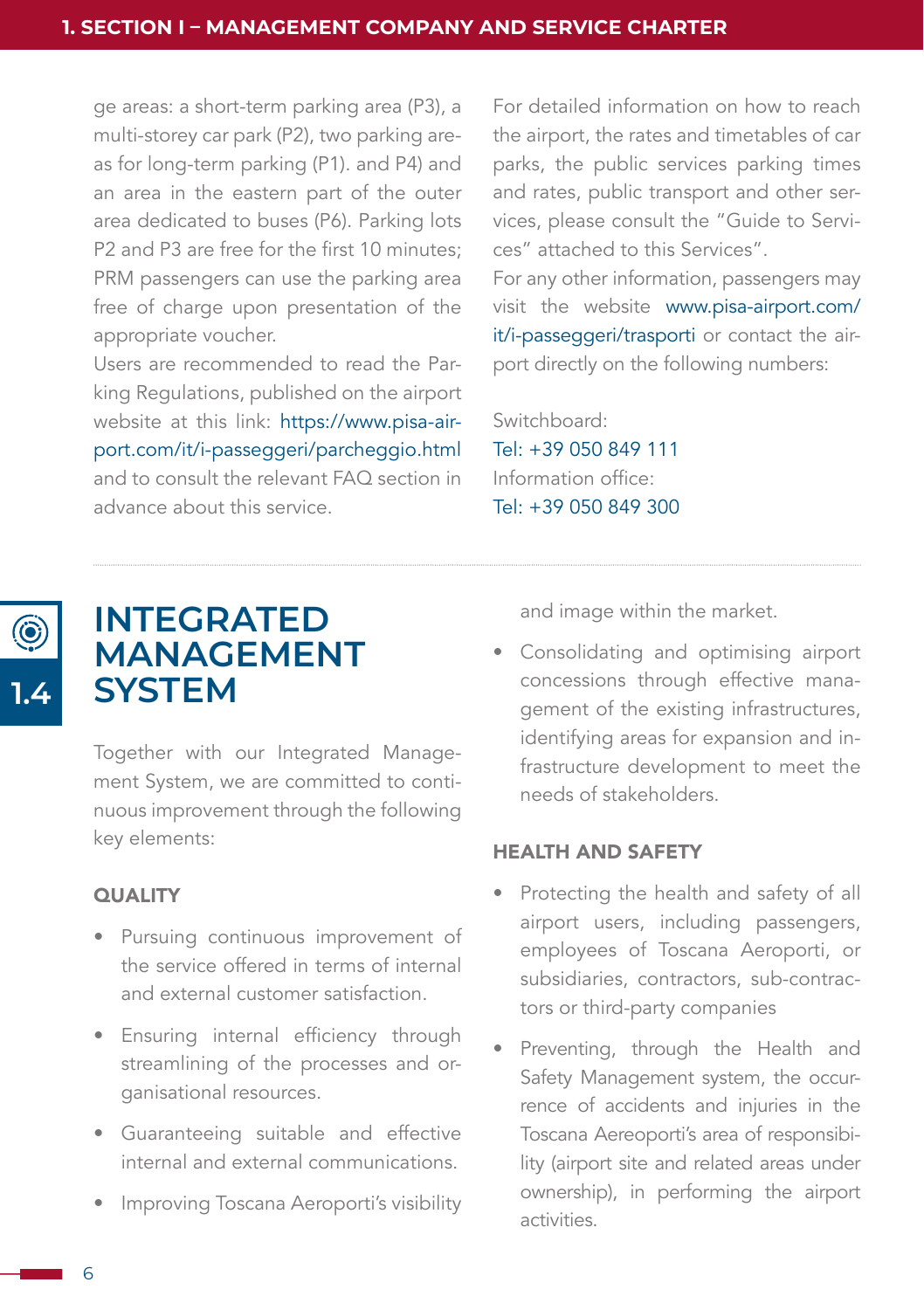- Committing to acting fully in line with mandatory and non-mandatory regulations for health and safety relating to activities within the airport site managed by Toscana Aeroporti.
- Promoting the best practices and adherence to international standards and procedures by third parties operating at the airport, to ensure the health and safety of all airport users.
- Promoting moments of experiential exchange, sharing and discussion on the issues of prevention and safety in the workplace with the various Airport operators, through specific specialised inter-company coordination committees with the safety managers of the various entities.
- Implementing operational coordination on the various existing procedures - in particular, on the various emergency and evacuation plans - considering the participatory methods for ensuring their effective and effective implementation
- Committing to periodic performance reviews to improve results in terms of protecting the health and safety of any persons present at the airport, whatever capacity, within Toscana Aeroporti's area of responsibility.
- Communicating the Toscana Aeroporti health and safety policies to all airport users, including passengers, employees, contractors, sub-contractors or third parties.
- Providing the relevant organizational health and safety information to all

interested parties: the National Health Service (ASL), the Fire Brigade (VV. FF), and the National Institute for the Prevention of Accidents (INAIL), public administrations, etc.,

• Carrying out periodic revisions of the health and safety commitments to ensure they are in line with the airport's organisational and infrastructure developments.

As of January 2020, operations were characterised by the Covid-19 pandemic emergency, particularly in terms of prevention, monitoring, and management of the pandemic risk. The primary effort was that of constantly interfacing with the authorities in charge of supporting all operational departments in the continuity of airport activities, ensuring "compliance" with the various DPCMs (Decrees of the President of the Council of Ministers) and verifying the necessary technical and regulatory conditions. In this regard, since May 2020, as required by specific regional ordinances, Toscana Aeroporti has drawn up and verified in terms of compliance with the sector guidelines and national regulations, a Covid-19 Anti-Contagion Protocol, applied to all company divisions and monitored by the competent internal entities. Particular attention has been paid to safeguarding and protecting the health of users.

#### CORPORATE RESPONSIBILITY

Not using or supporting the use of child labour or forced labour.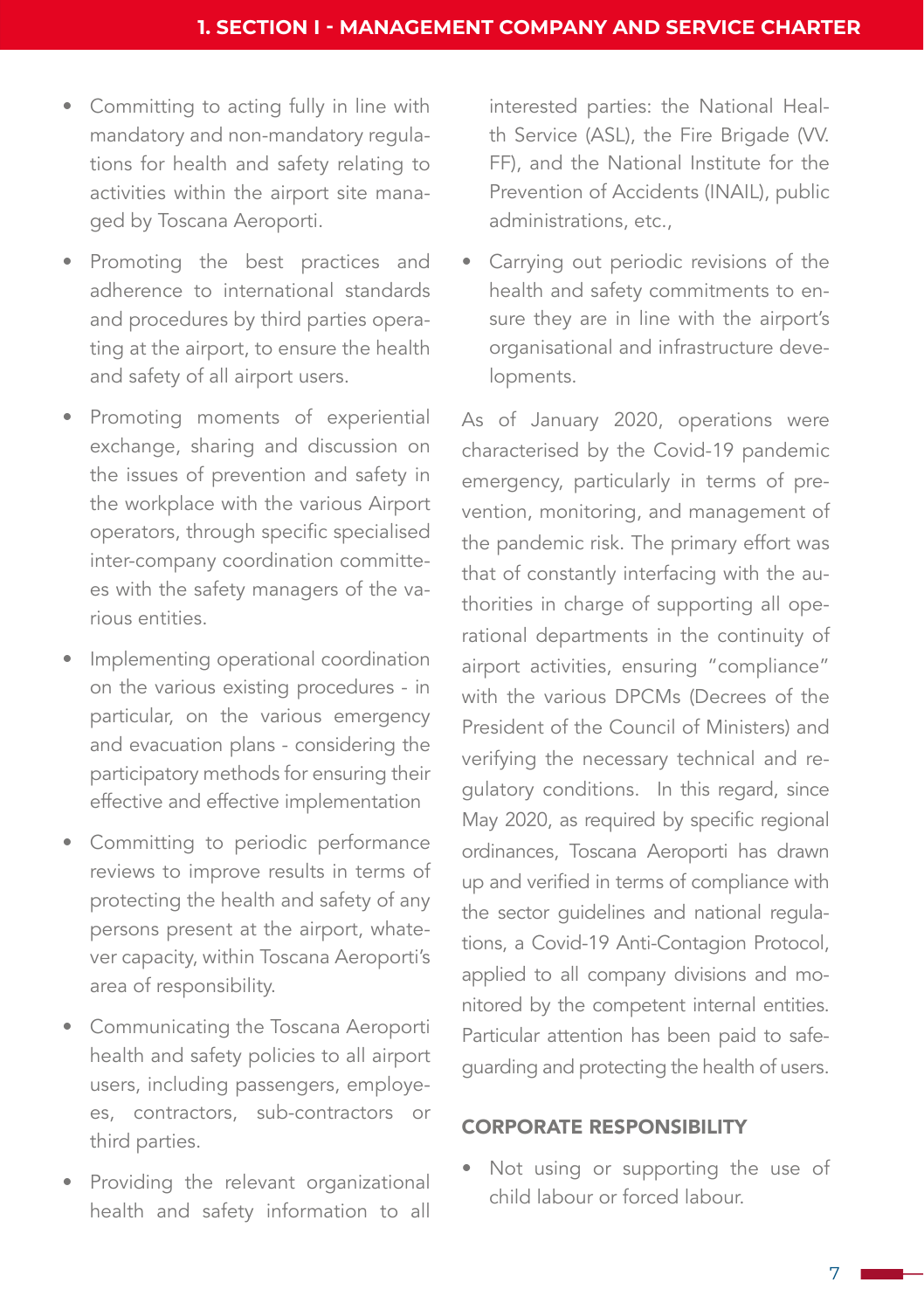- Selecting, hiring, training, remunerating and managing employees without any discrimination.
- Ensuring a safe and healthy work environment.
- Guaranteeing that working hours, disciplinary procedures and remuneration systems are in line with legislation, relevant employment contracts, union agreements and industry standards.
- Protecting the right of freedom of association and the right to collective

bargaining.

- Ensuring that suppliers, contractors and third parties adopt the same standards as Toscana Aeroporti whilst on the airport site.
- Aiming for continuous improvement of the system to manage Corporate Responsibility, adhering to national legislation and other international norms and procedures as listed in the SA8000 standard.



# **ENVIRONMENTAL POLICY**

Toscana Aeroporti is actively committed to observing the relevant environmental legislation applicable to the airport operation, including the implementation and adopting of the Environmental Management System (EMS), in accordance with the provisions of the ISO 14001:2015 standard with which it has been certified since 2004, aimed, inter alia, at preventing pollution planning and carrying out the appropriate control activities and reducing to a maximum impact on the territory.

Also in the year 2021, conditioned as the previous one by the peculiar historical period linked to the pandemic emergency, the Company invested significantly in resources in this sense, undertaking and successfully obtaining certification of the EMS adopted, in line with the ISO 14001:2015 standard. Thanks to adopting this system it can ensure constant monitoring of the environmental

aspects and relative impact of the airport activities that, even if reduced during 2021, were present in any case, being intrinsically linked to the kind of activities carried out by the Company.

Toscana Aeroporti is focussing attention on improving and optimizing its own environmental performance in relation to aspects such as noise, sourcing and consumption of resources, waste, management of water, and atmospheric emissions and the environmental enhancement projects / interventions that the Company annually plans, evaluates and – except for particular external conditioning and / or restrictions – carries out are directed at this.

As regards acoustic pollution, the airport has automatic system that allows for mo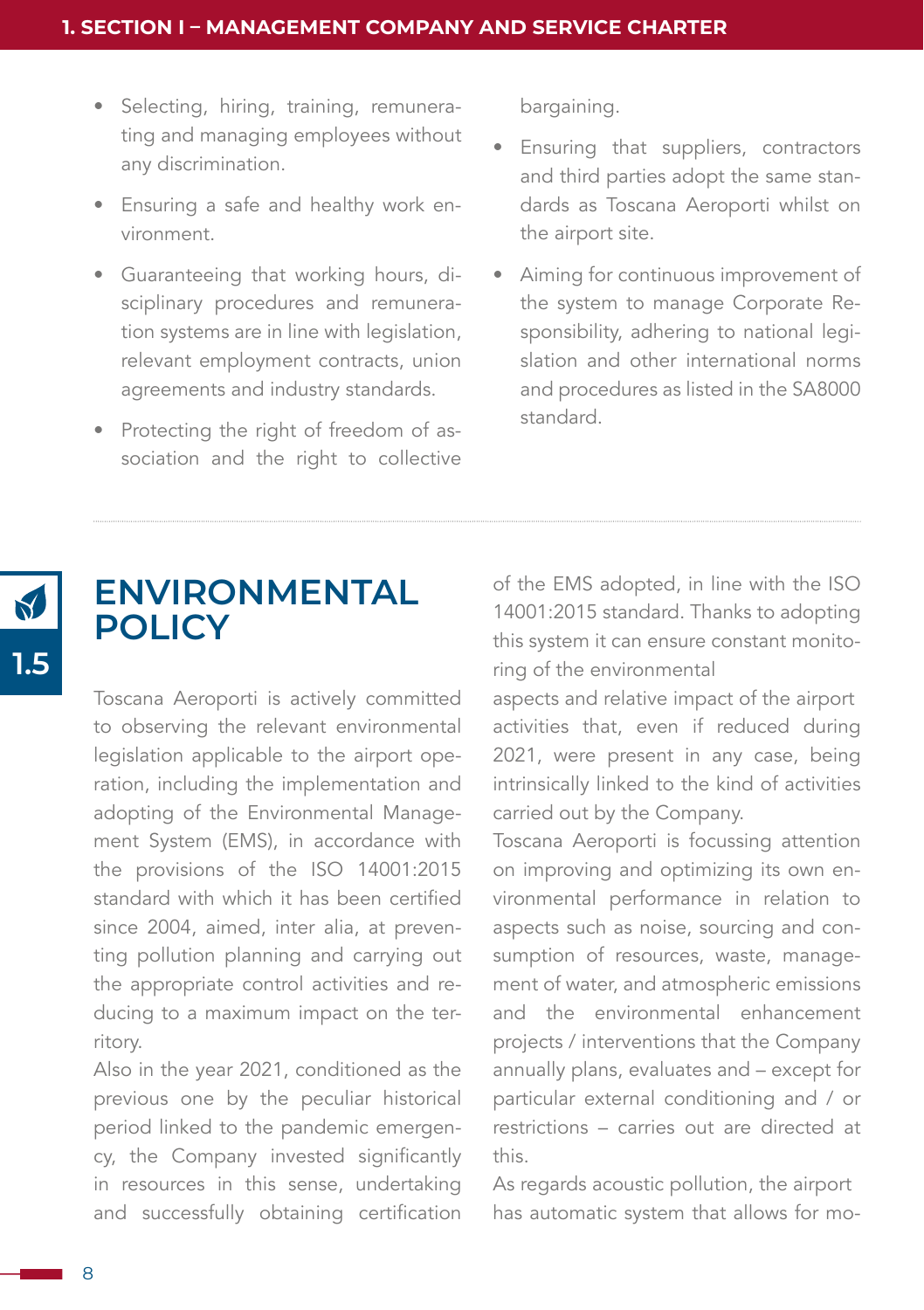nitoring noise levels at and around the airport and controlling and recording compliance with the noise limitation parameters for aircraft taking off, with any deviations communicated to the relevant authorities. The periodic reports containing the results of noise monitoring and the processing of noise indicators (and their trend) indicated by the current regulations on this sector, are published in a special section of the Toscana Aeroporti website, where a specific form is also available for the reporting of any complaints from citizens.

In terms of waste management, Toscana Aeroporti is committed to improving its waste management system and implementing differentiated collection. In fact, the company constantly monitors the production of waste from its own activities and those of third parties operating in the airport, with the inclusion of specific clauses in new contracts and the providing of

instructions for the use of the areas allocated to waste storage.

The PlasticFree project, which was launched by the Company in 2019 and is aimed at becoming a forefront airport system, completely free of plastic products sold and distributed, underwent a temporary slowdown as a consequence of the management priorities resulting from the pandemic emergency in the 2020-2021 two-year period, but it is fully confirmed and largely already implemented.

In view of a continuous improvement of its own environmental performances, Toscana Aeroporti continues to maintain active and efficient the productive relationship with the competent bodies and people who live closed to the airport, so that the commercial air traffic can become integrated and combined with environment sustainability needs, and the territorial promotion.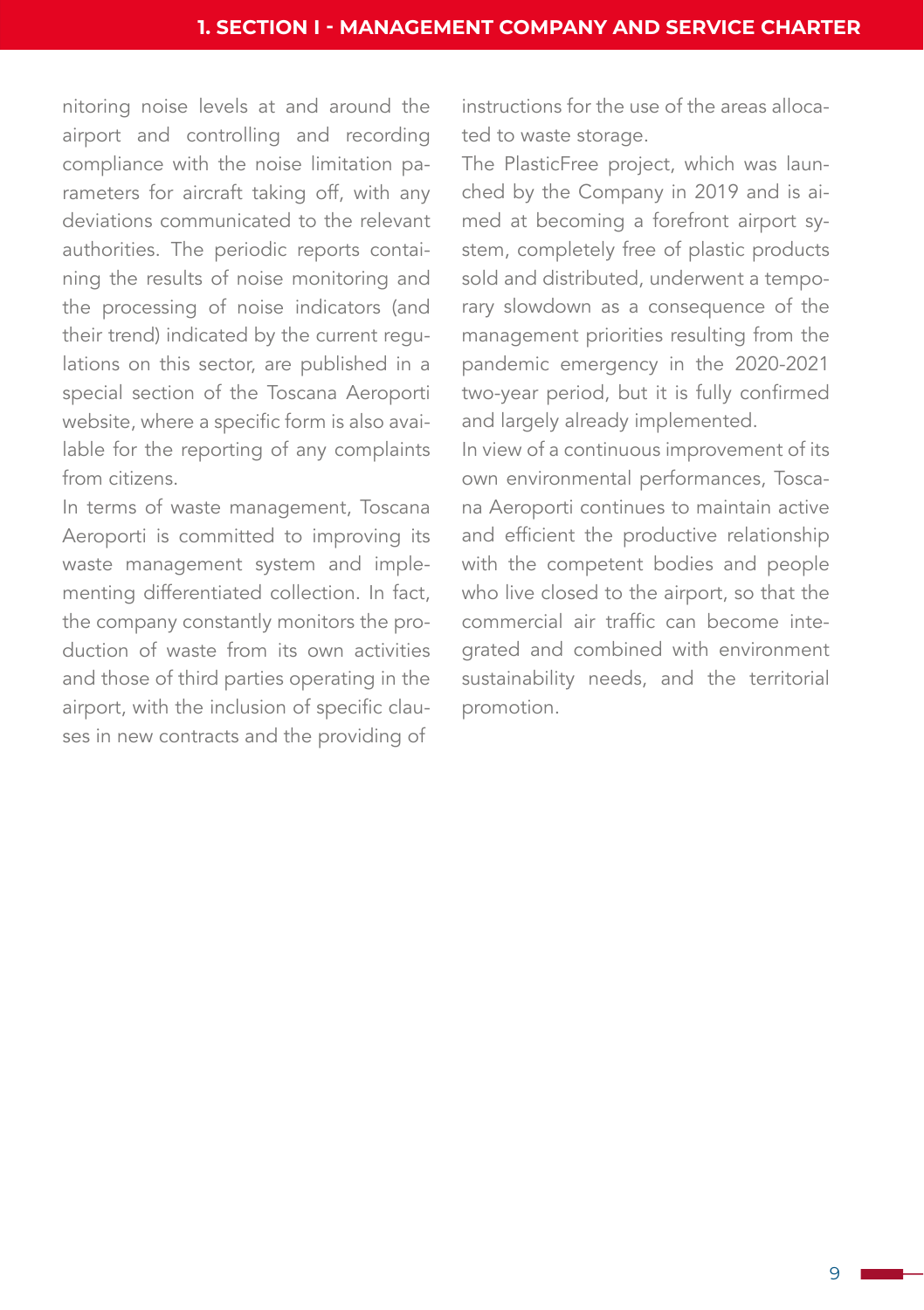# **QUALITY INDICATORS**

The Service Charter includes a series of quality indicators applicable to all Italian airports, which describe and measure the performance of services through periodic, objective audits and by analysing passenger perception of quality.

During 2021, despite the still strongly reduced traffic volumes due to the persistence of the pandemic emergency, the monitoring of the quality factors continued (both through interviews with passengers and the collection of objective data on airport performance), with the aim of maintaining a timely and continuous observation of the quality level of the services provided, also in the light of the evolution of the epidemiological situation. Consistently with what was already decided at the beginning of 2021, in this edition the results of these indicators are once again not published, as they would reflect a situation still strongly impacted

by the pandemic emergency and, for this reason, in continuous evolution and far from the traffic standards – which, however, our airports wish to recover as soon as possible.

The data collection process in 2021 was entrusted to a qualified research organisation, with data collected from a sample of arriving and departing passengers during the year.

During the survey, attention was paid to the global service provided by Toscana Aeroporti, as well as the additional services provided by other companies in the airport structure.

In addition, in the aim of encouraging passengers to fill in the Customer Satisfaction questionnaires, totems for self-administration of these questionnaires have been introduced in the Terminal. In this way, passengers can assess their own levels of satisfaction simply by following the instructions on the totem pole and filling in the questionnaire themselves.

**2.2**

**2.1**

# **SPECIAL ASSISTANCE**

#### INTRODUCTION

The European regulation 1107/06 (from the DOC 30 ECAC and from the relevant ENAC GEN 02A circular) defines a person with a disability or a person with reduced

mobility (PRM) as "any person whose mobility when using transport is reduced due to any physical disability (sensory or locomotor, permanent or temporary), intellectual disability or impairment, or any other cause of disability, or age, and whose situation needs appropriate attention and the adaptation to his or her particular needs of the service made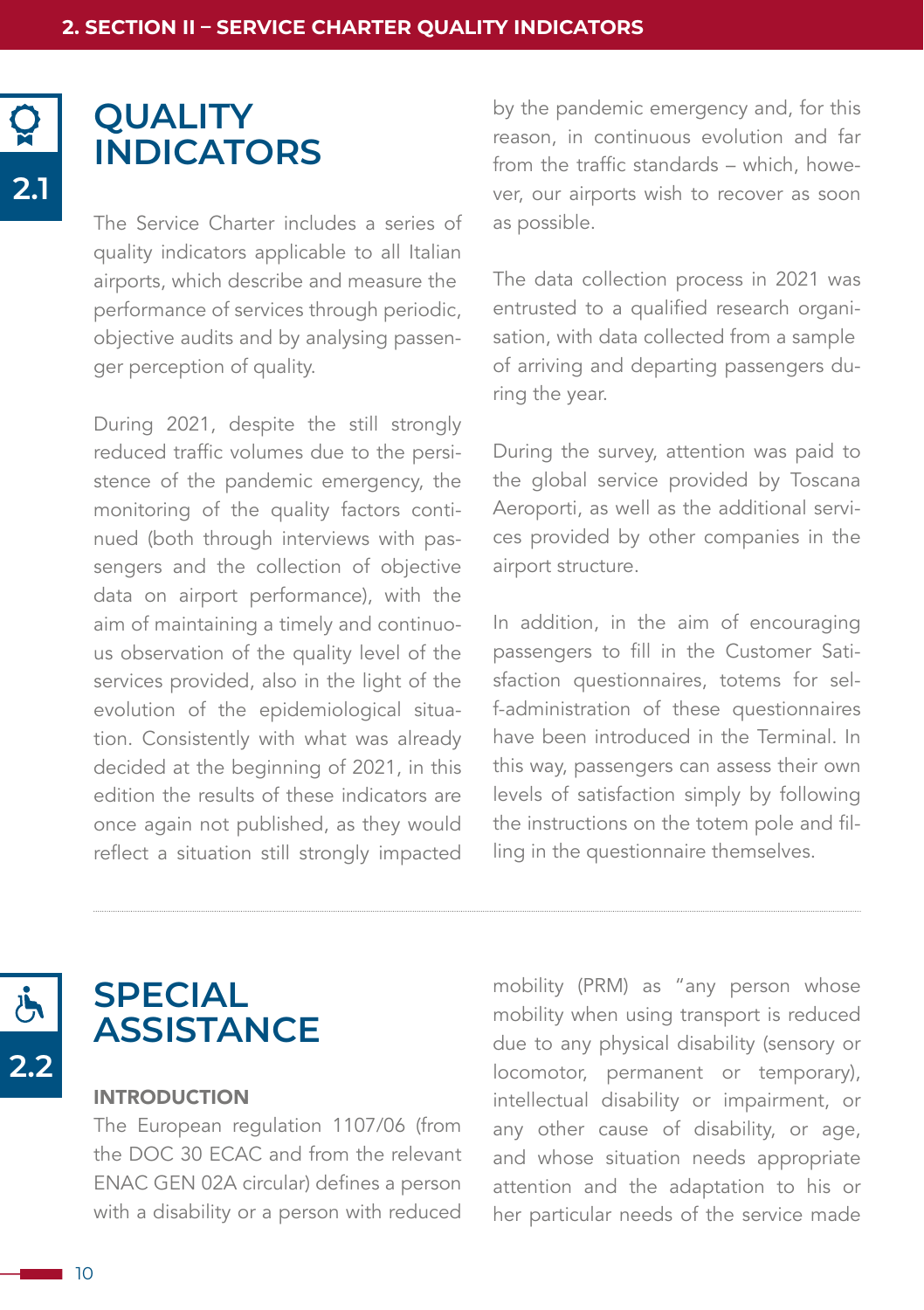available to all passengers".

It stipulates that disabled persons and persons with reduced mobility (whether due to a disability, age or other factors) can travel by air in the same or similar conditions as other passengers, without being excluded on the basis of their disability or physical condition, except for reasons which are justified on the grounds of safety and prescribed by law. The Regulation respects the fundamental rights of the European Union and observes the principles outlined in its Charter of fundamental rights.

Toscana Aeroporti offers special assistance without any additional cost, providing trained staff and suitable transport inside the airport terminal and onboard the aircraft.

#### INTERNATIONAL AIR TRANSPORT ASSOCIATION (IATA) DISABILITY **CODES**

- WCHR (Wheelchair Ramp): Passenger able to walk by him/herself inside the plane as well as walk up and down stairs, but who requires a wheelchair or other means of transport to move long distances inside the airport.
- WCHS: (Wheelchair Stair): Passenger able to walk by him/herself inside the plane, but who cannot walk up or down stairs and who requires a wheelchair or other means of transport to move inside the airport.
- WCHC (Wheelchair Carry): immobilised passenger requiring a wheelchair to move about and assistance from the time of arrival in the airport until the

end of the flight, as well as to exit from the airport;

- DEAF: Passenger with hearing difficulties or hearing and speaking disability;
- BLIND: Passenger with visual impairment:
- DEAF/BLIND: Passenger with visual and hearing disability who requires the assistance of an accompanying person to move around.
- STCR: Passenger who can only be transported on a stretcher;
- MEDA: Passenger who requires medical assistance;
- MAAS: all other passengers in need of special help but not covered by the above points;
- DPNA: Passenger with intellectual or developmental disability requiring assistance.

#### SERVICES AVAILABLE IN THE TERMINAL

The Pisa Airport provides dedicated facilities to disabled or reduced mobility passengers:

• Reserved disabled parking spaces: there are reserved spaces available for PRM, P2-12 parks, P3-10 parks, in the car parks near the passenger terminal. The reduced mobility passenger may also choose to park their vehicle in any other available space in the car park, displaying the appropriate disability badge. If the vehicle has a Telepass, we suggest that PRM users avoid using the Telepass entrances, or that they remove/shield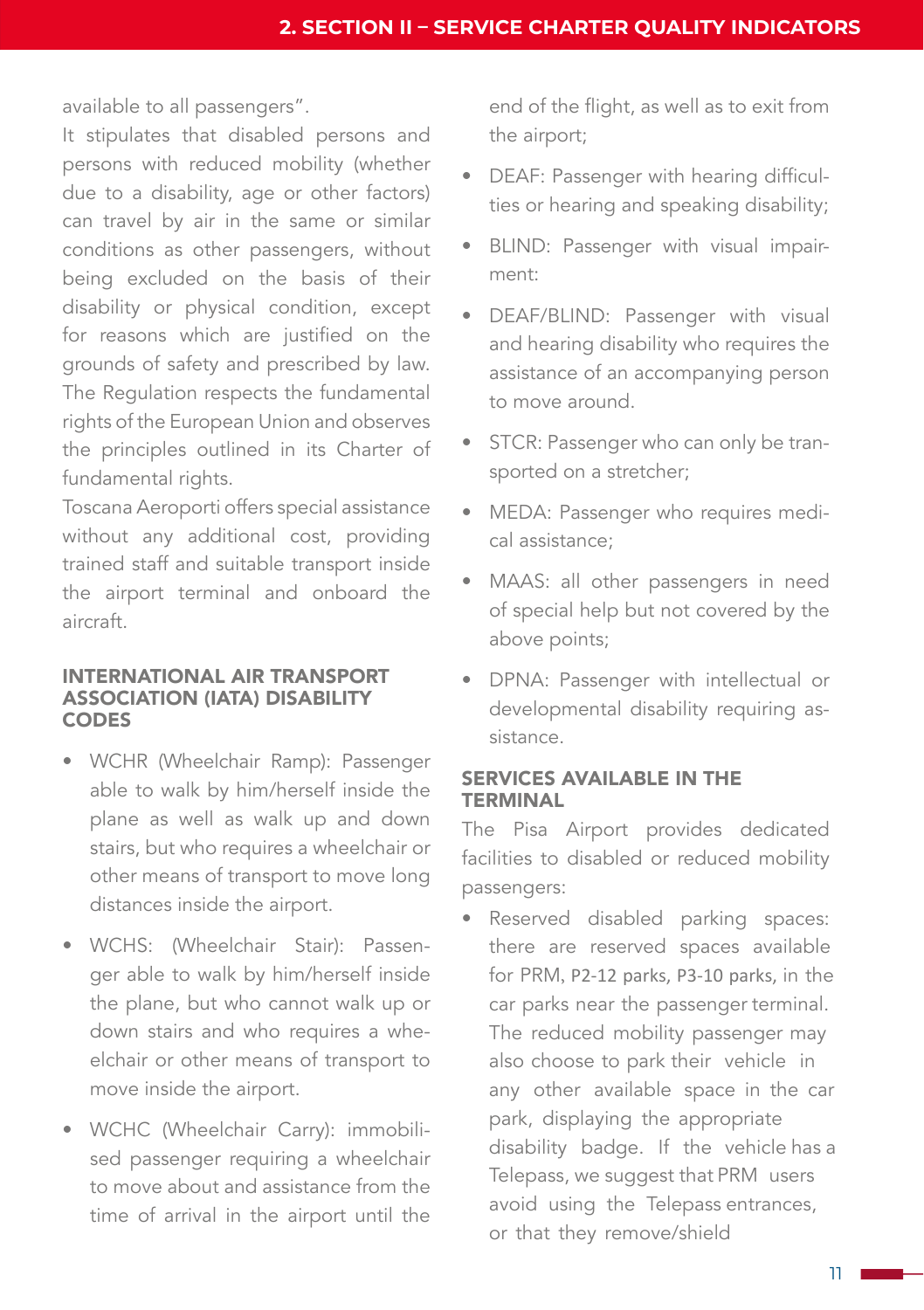the Telepass (taking a regular ticket upon entrance to the car park) to ensure they are not charged automatically. The disabled badge holder should show this ticket at the parking payment point (open every day depending on the daily schedule of the airport) together with an ID document and their boarding pass to allow them to leave the parking area free of charge. Outside these hours, the ticket may be requested by sending an email to qualita@toscana-aeroporti.com at least two days before check-in.

- Call points to request special assistance, located close to the main access points to the terminal (Pisa Mover, taxi, bus, P2 Car Park). It is also possible to request assistance directly from staff at the check-in desks (or from the Information Office inside the terminal).
- Bathrooms with sanitary fixtures specifically for the disabled, the positioning of which is indicated on both braille maps and on airport information signs;
- Tactile itineraries for blind or visually impaired users, created with elements in relief, starting from the pavement around the call points and continuing inside the terminal allowing to reach all the main services (ticket office, check-in desks and security checkpoints);
- Braille/tactile maps describing the location of the services inside the Terminal;
- Ramps and lifts (with Braille on lift buttons) to reach the services on the first floor of the airport;
- Wheelchairs to facilitate moving around the terminal, only to be used with the help of dedicated staff;
- Dedicated seating throughout various areas of the terminal with signage indicating "PRM priority of use";
- Priority routes through security (to facilitate these checks for passengers with pacemakers and wheelchairs);
- Special ramps mobile lounge with lifting platform to facilitate boarding of wheelchair passengers.

It is also possible to board electric wheelchairs belonging to disabled or reduced mobility passengers as hold luggage (except for those with wet-cell batteries). If a wheelchair is damaged in the hold at the time of removing from the hold, one will be provided free of charge. A deposit is required, which will be returned to the passenger upon return of the wheelchair (once it has been checked).

#### ASSISTANCE AT THE AIRPORT

Reduced mobility passengers are obliged to request assistance from their airline/travel agent/tour operator (with whom they have organized their travel) at least 48 hours before their flight and should arrive at the check-in desk two hours before departure. Waiting times for the assistance service (upon departure and arrival) are indicated in the relevant regulations. If assistance is not booked (or is booked late), Toscana Aeroporti will still

guarantee the same assistance service (provided suitable seats are available on board the flight). In this case, waiting ti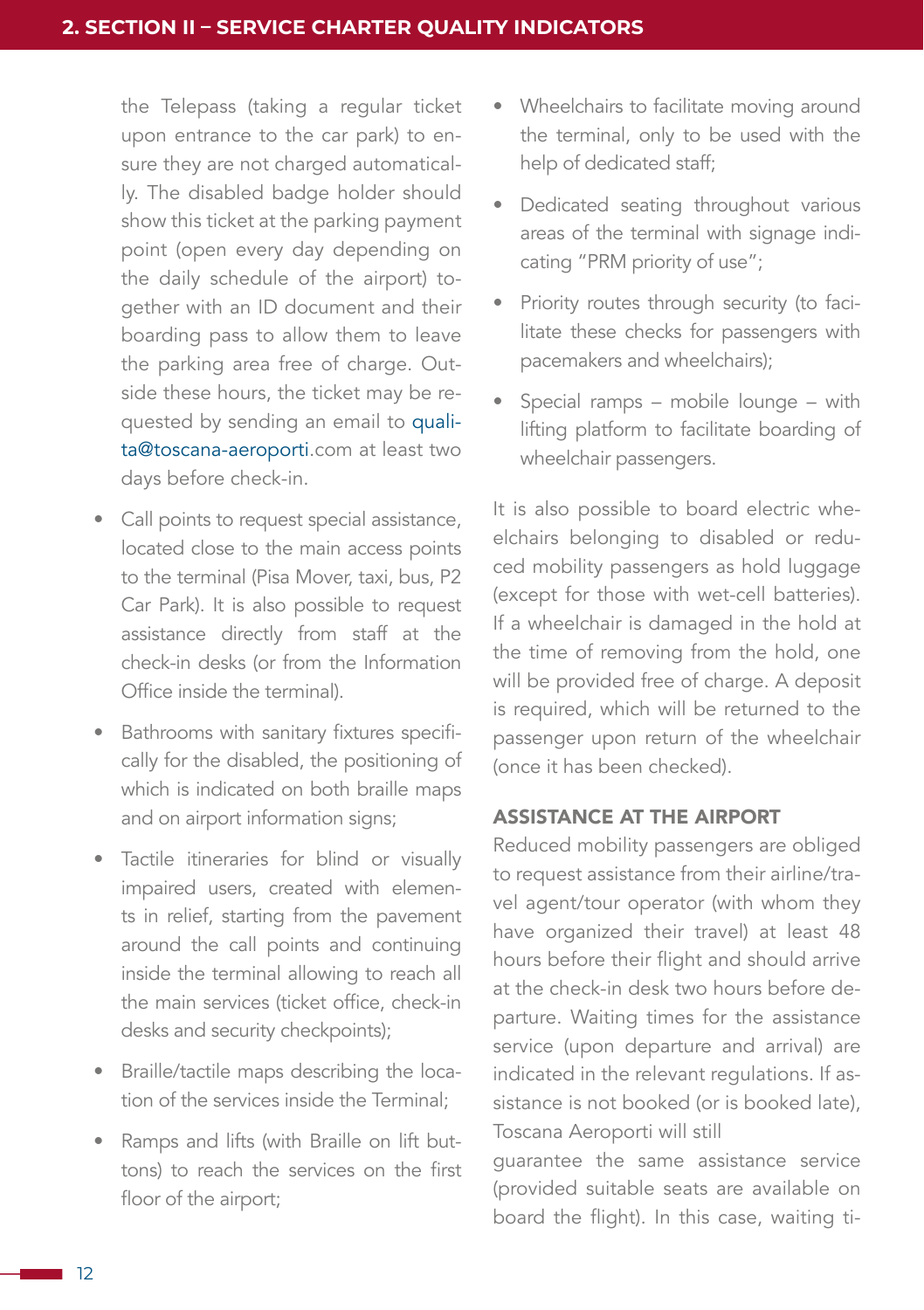mes could be longer.

At departure - staff are available at the airport to personally accompany passengers during the pre-boarding procedures, from the moment of arrival at check-in (or other designated areas), through customs, security and during any potential periods of waiting, and boarding the aircraft (including via elevating platform).

At arrival - staff are available at the airport to accompany passengers during all the procedures following arrival at the airport, from the moment of disembarkation (via elevating platform) to baggage reclaim, and from customs to their ongoing transport at the arrivals area of the passenger terminal (or designated area). Staff are committed to meeting every reasonable request from passengers, to offer a complete, continuous and efficient service throughout the boarding/disembarkation process within the terminal.

#### DISABLED MINORS

Minors with disabilities or reduced mobility will be provided with the same assistance as all other PRM. Procedures in force for unaccompanied minors will be implemented where necessary, depending on the passenger's disability as verified by check-in or other airport staff.

#### AUTISM PROJECT

The Pisa International Airport adheres to the ENAC "Autism - traveling through the airport" project devised by ENAC in collaboration with Assaeroporti - the Italian association of airport managers - and airport management companies.

For autistic people, traveling by air can be a very difficult experience, and in most cases, a completely new experience. The goal of the project is to facilitate access to the airport for autistic individuals and their families, helping them to live the experience of air travel in all tranquillity. The airport welcomes autistic subjects thanks to implementing an integrated project that is based on the activation of various tools and adequate travel preparation. More specifically, the project includes:

- A digital version of the questionnaire downloadable from the Toscana Aeroporti website in the PRM section to be filled in by parents for profiling the passenger with autism (low functioning/high functioning) and to help Toscana Aeroporti understand the next steps to be taken;
- The possibility of visiting the airport in advance and the route to follow, based on a scheduled meeting with Toscana Aeroporti and escorted by suitably trained airport staff (visiting times: 9.00 am to 4.00 pm Monday to Friday)

### ASSISTANCE DURING THE COVID-19 **EMERGENCY**

Also during the year 2021, despite the reduction in passenger traffic due to the pandemic emergency the staff dedicated to PRMs was kept operational in order to maintain the assistance service unchanged from the time of presentation at the airport to the time of boarding the aircraft.

For information and requests: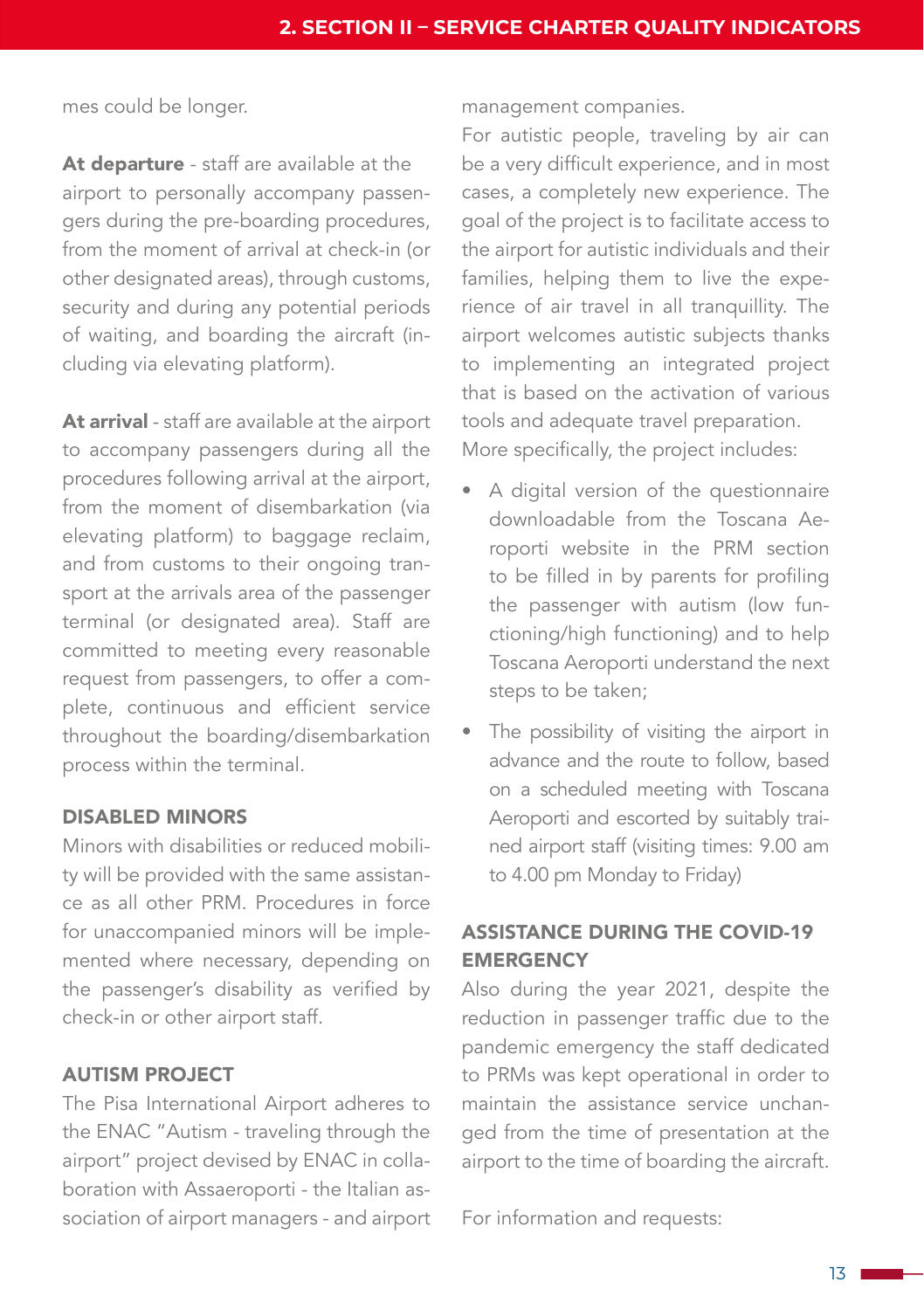#### qualita@toscana-aeroporti.com

#### COURTESY AREA

Pisa Airport offers a special area for reduced mobility passengers and/or or other special needs (such as nursing mothers who require a reserved area for breastfeeding in a quiet atmosphere). The passengers who need to access this room are accompanied there by dedicated personnel. The service can be requested from the assistance personnel or the airport staff.

#### FIRST AID AT THE AIRPORT

An airport medical emergency service is in operation from 04:00 am until the arrival of the last flight of the day, situated inside the passenger terminal next to the Information Office and Left Luggage desk.

#### ARCHITECTURAL BARRIERS

All areas of the airport are accessible, free from architectural barriers, and equipped with wheelchair-accessible ramps and lifts in various points.

#### EMERGENCY EVACUATION

In emergency situations, assistance personnel will provide the necessary help to evacuate all or part of the terminal.

Evacuation of the upper floors, in case of lifts out of order, is provided via the "Evac-Chair" which allows use of the stairs. Assistance staff are familiar with the evacuation routes and the location of the emergency exits at all the airport buildings in line with the instructions in the Internal Emergency Plan.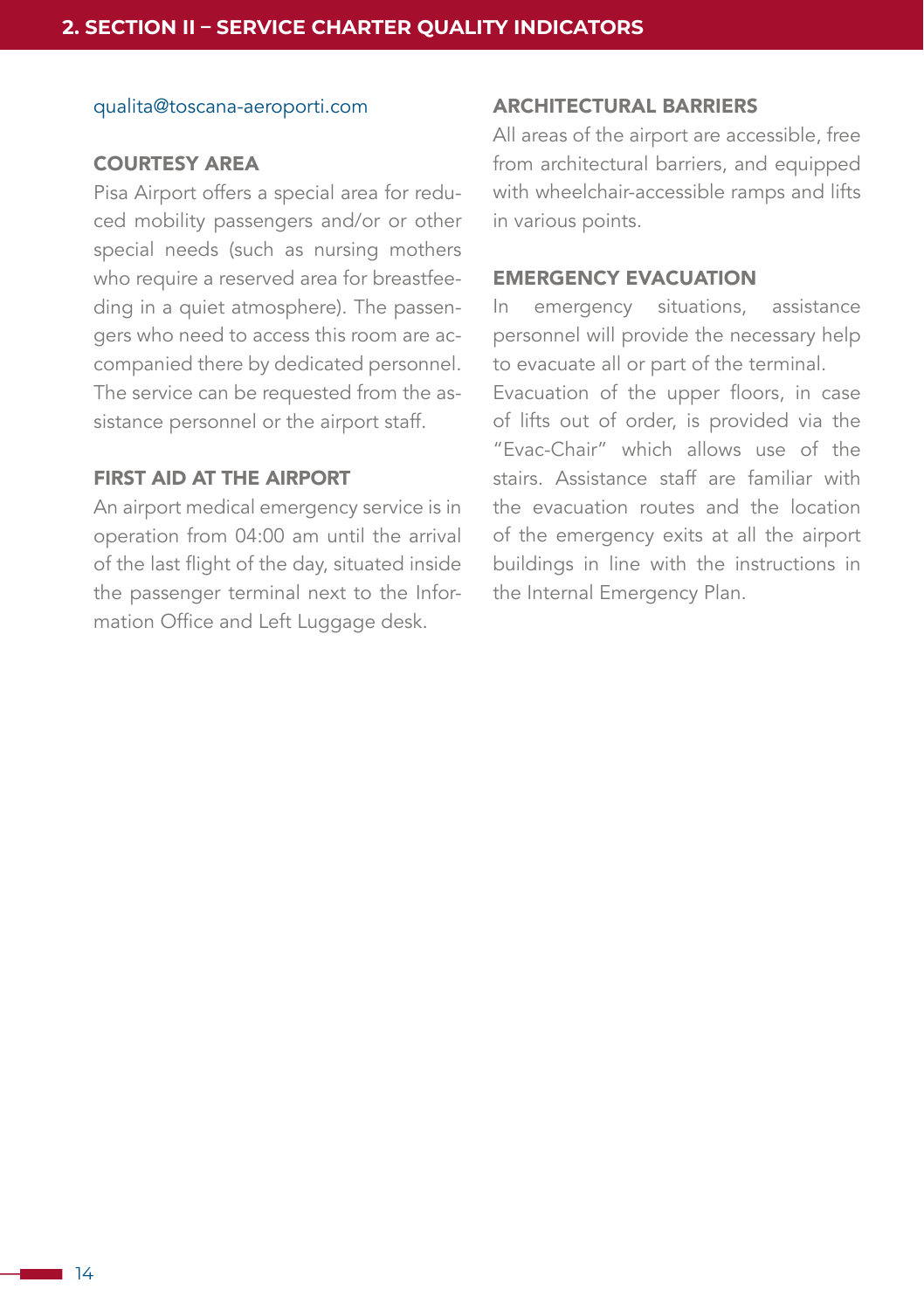Pisa Airport has implemented the collection and response system for requests, comments and complaints from passengers and customers, in compliance with the Quality Integrated Management System of Toscana Aeroporti. All the communications are examined with the utmost attention by the top management of the company.

Toscana Aeroporti has implemented the following contact methods for the Pisa Airport:

- the form for suggestions and complaints, available in the Guide to the Services of this Service Charter, to be sent by mail to Toscana Aeroporti S.p.A., Piazzale d'Ascanio 1 - 56121 Pisa, or by email to qualita@toscana-aeroporti. com;
- Online form to be filled in on the website of the Pisa Airport in the section "Company - Contacts";
- Online form to be filled in on the website of the Pisa Airport in the section "Company - Quality – Comments and indications"

Toscana Aeroporti will reply to clients who have left their contact details within 30 working days of their initial communication.

With the aim of increasing the speed and effectiveness of verifying facts and providing responses, passengers are encouraged to provide a detailed account

of events and copies of all documents related to the communication useful for objective confirmation of the contents of the claim (e.g. copy of airline tickets, receipts, etc.).

**3**

巨

 Each complaint is analysed individually by the designated offices of Toscana Aeroporti; if the technical investigation reveals the responsibility of the Operator the same will evaluate, on a case-by-case basis, the individual cases giving entitlement to compensation, the different methods and amount of reimbursement, involving its own insurance company, where applicable, and if necessary, also the Airline company.

With the aim of executing timely service quality control, Toscana Aeroporti, will periodically provide summary reports of complaints received, listed by type and expanded to provide the most significant details. Passenger complaints relating to the violation of the Passenger Rights Charter should be forwarded directly to the Airline with which they have stipulated the transport contract.

Complaints about services provided by third parties will be forwarded by Toscana Aeroporti to the appropriate recipients. Toscana Aeroporti will monitor this process in order to guarantee a response for the passenger making the complaint.

In the case of criminal offences (e.g. theft or personal injury) the Airport Police should be contacted.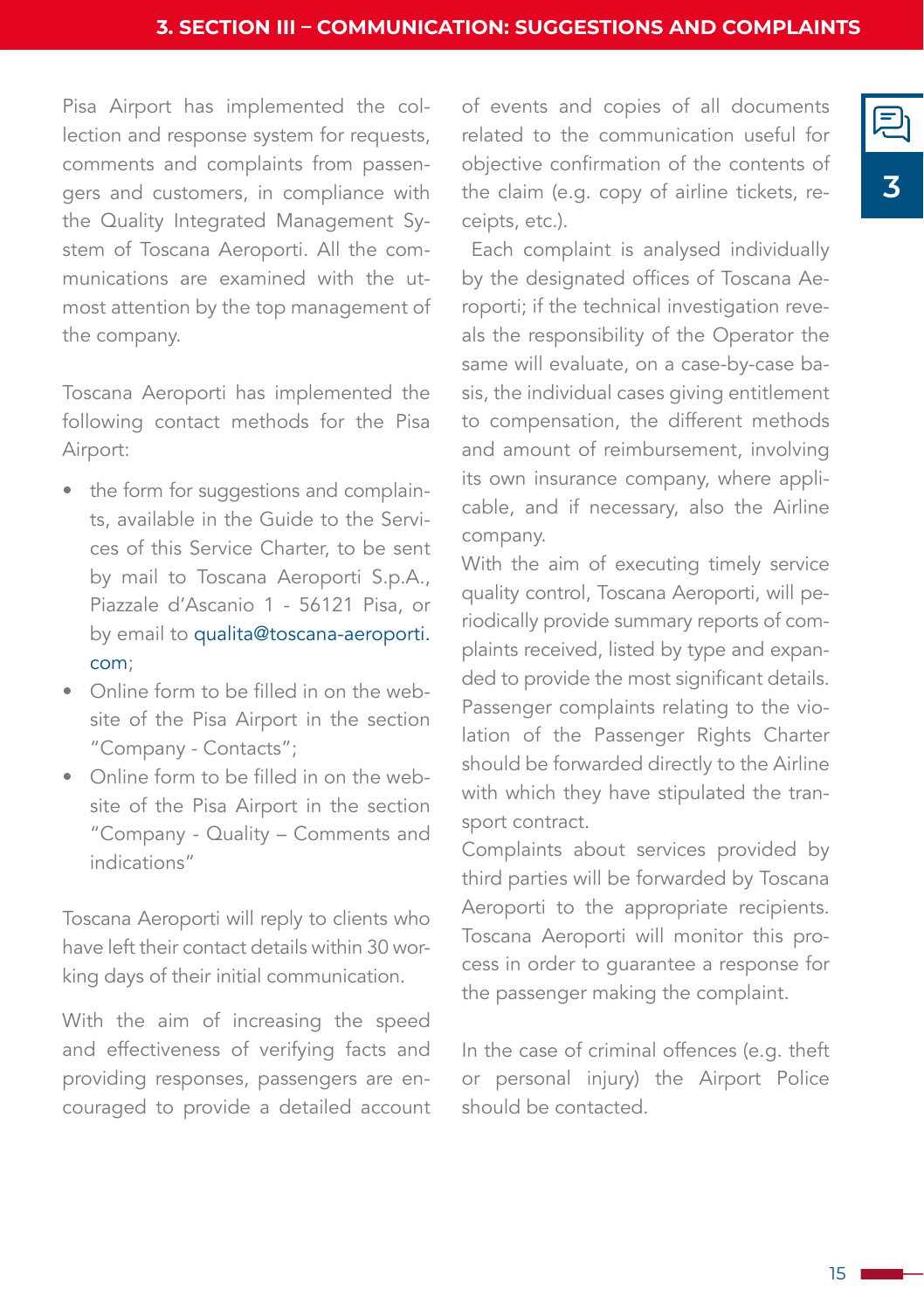

# **ACTIVITIES INTRODUCED AS A RESULT OF THE COVID-19 PANDEMIC**

Since the beginning of the emergency, Toscana Aeroporti has taken steps to draft and approve the Anti-Contagion Protocol and has also implemented a series of measures to ensure maximum safety for passengers and airport users in general.

The steps taken by TA to combat Covid-19 for making the airports as "covid-safe" as possible, where passengers can travel in complete safety and security, have also been certified by the certification body SGS Italia.

The measures include the implementation of information signs for passengers (infographics, information totems, audio messages, messages on monitors) and

those relating to spacing and queuing, the redefinition of passenger flows within the terminal for ensuring a safe distance at all times, the sanitation and hygienisation of all areas of the terminal, the reorganisation of seating to ensure a safe distance, the presence of sneeze guards at the check-in desks, hand-sanitising liquid dispensers located at the airport entrance and in various points throughout the terminal.

All TA staff have been trained on the Anti-Contagion Protocol, both for their own safety and to guarantee complete availability for answering any questions and/or requests for information by passengers.

In addition, there is a unit at the airport available to users where the Misericordia staff allows passengers to carry out molecular swabs, rapid antigenic and serological tests. For more information on bookings, costs and types of tests that can be carried out, it is advisable to consult the special page on the airport's website, in the "Covid-19" section.

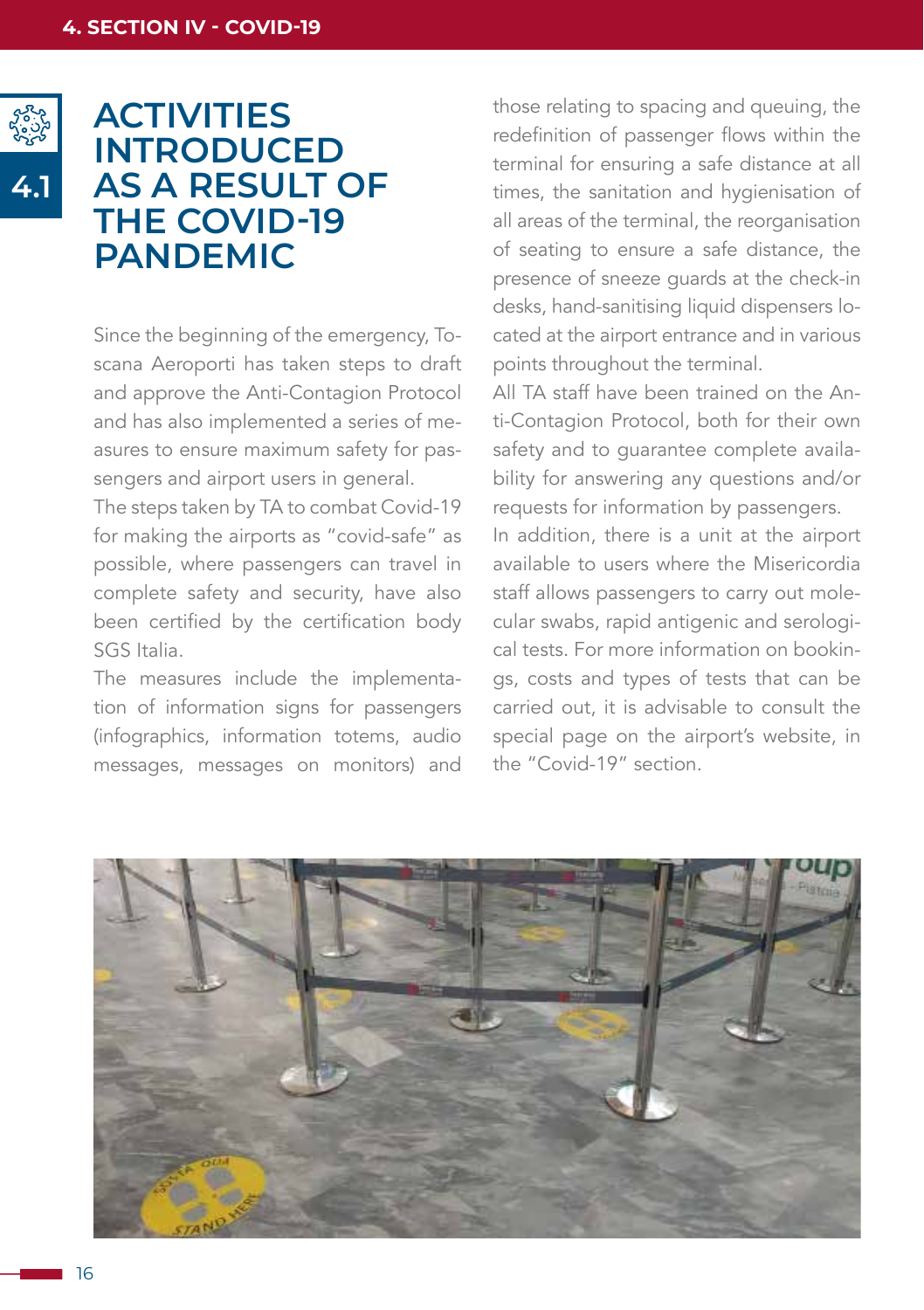

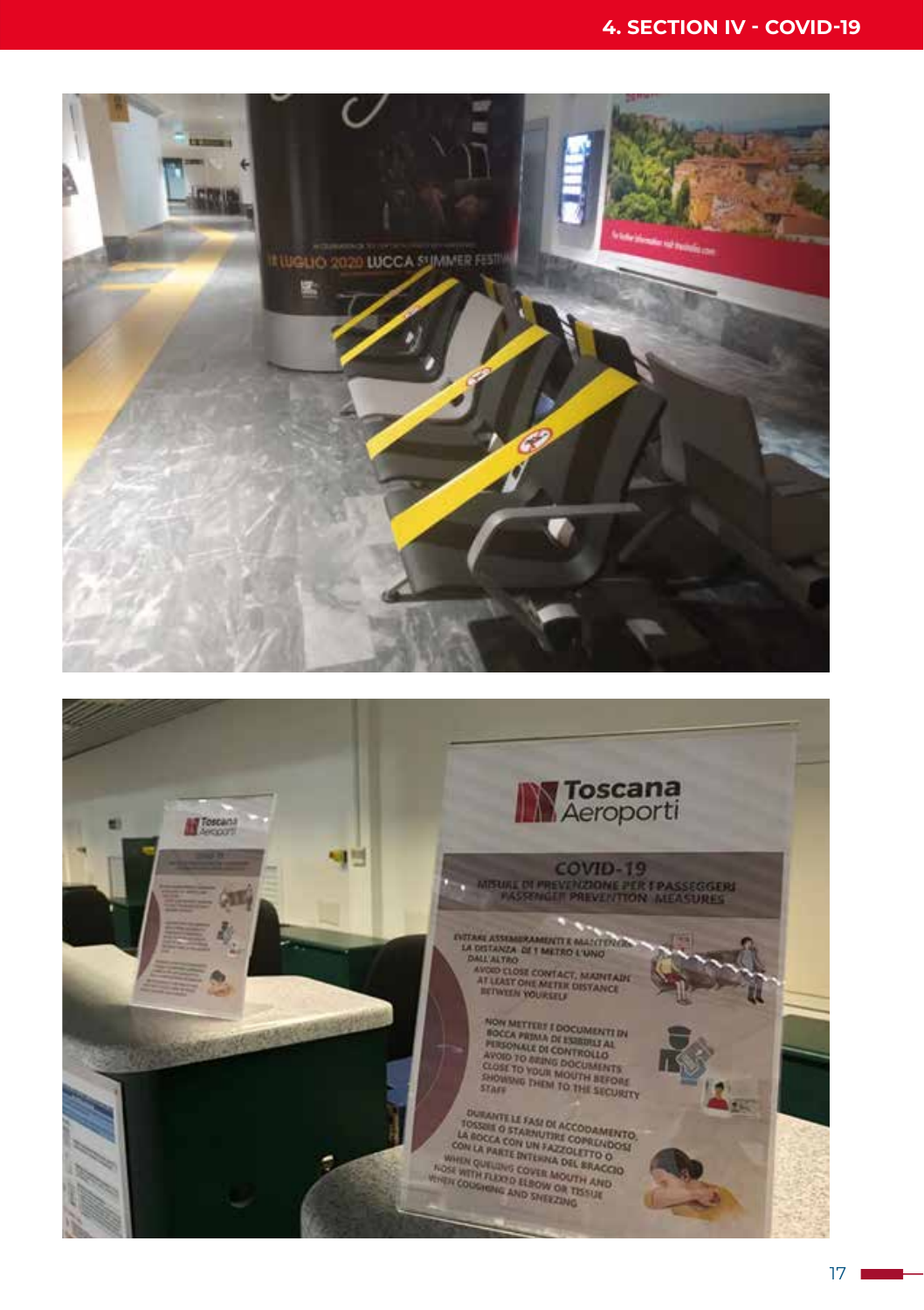# **GETTING TO THE AIRPORT**

Located near the coast and only 1 km from the centre of Pisa, the airport is directly connected to the national motorway network and to European cargo transport networks.

#### BY CAR

**1**

The airport is well connected to the Tuscany motorway network. It has direct access to the Firenze-Pisa-Livorno highway (via the Pisa Centro-Aeroporto exit), the A12 Genova – Rosignano motorway (Pisa Centro exit), the A11 Firenze-Pisa Nord motorway (via the Pisa Nord/A12 interchange) and the SS1 Aurelia trunk road. Traffic normally flows well on all these road networks.

#### BY TRAIN (PISA MOVER)

Pisa Airport is connected directly to the Pisa Centrale Station by the Pisa Mover. Mover shuttle, which runs periodically. For information on timetables and frequency http://pisa-mover.com/.

For information on train connections and to purchase tickets: www.trenitalia.com.

#### **TAXIS**

The taxi service is managed by CO. TA. PI. - Cooperativa Pisana Tassisti. Taxis are available in front of the terminal exit on the arrivals side. The Radio Taxi service operates every day on +39 050 541600. For further information and booking:

www.cotapi.it



#### CHAUFFEUR SERVICES

To book car hire services with driver, contact the following companies:

Pisa Shuttle (new online booking service) Website www.pbapisa.it Email: info@pbapisa.it

Tuscany Travelling Srl Tel.:+39 335 6538642

iDrive Italy Tel. +39 050 28368 - 366 5827046 e-mail: info@libertylimousine.it Info: www.idriveitaly.it

#### BUSES FROM/TO OTHER TUSCAN **CITIES**

By taking one of the buses that leave from the Pisa Airport it is possible to travel directly to Florence (whit stops in Montecatini, Pistoia, Prato upon reservation).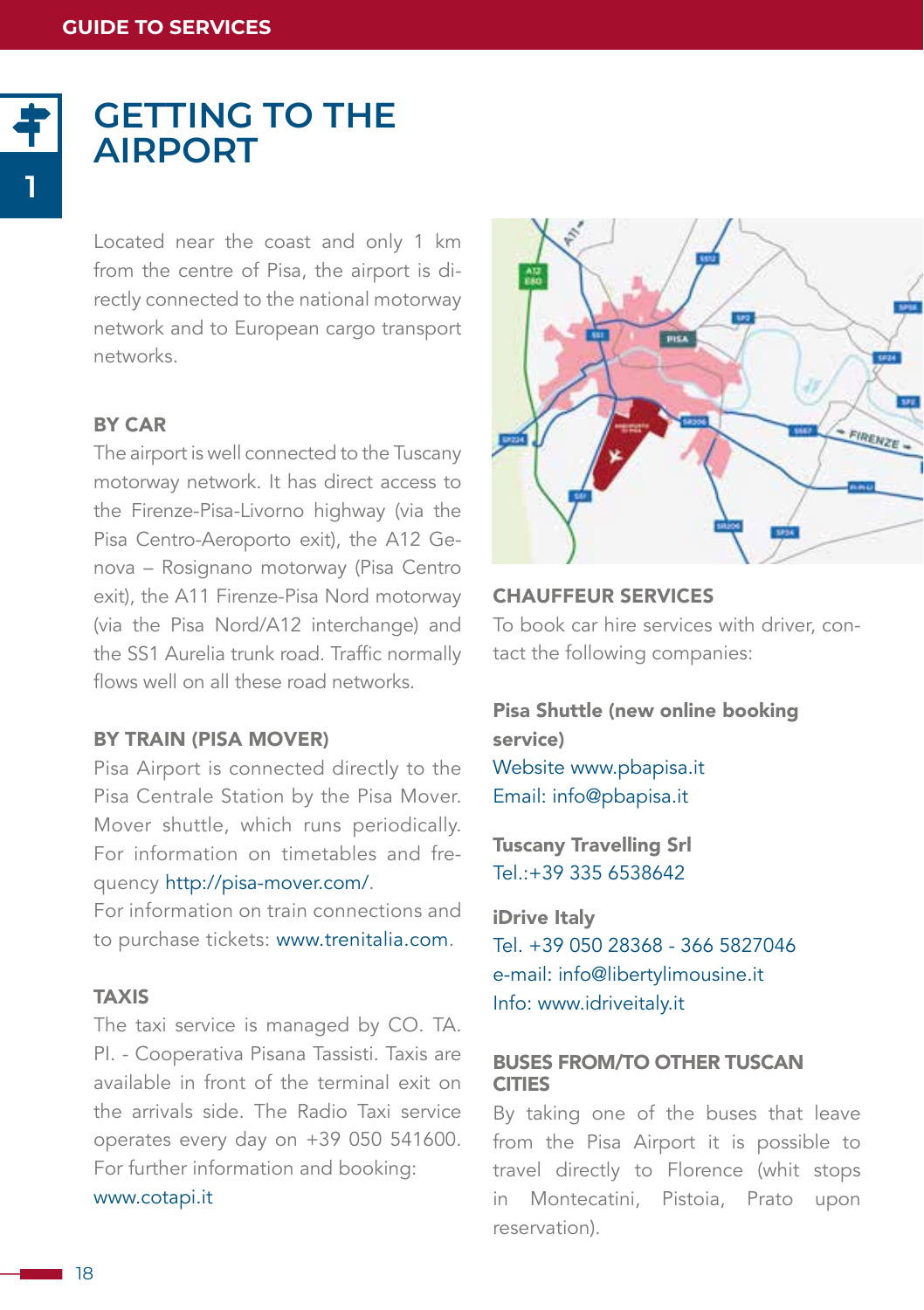Hours and contacts: Firenze, Montecatini, Pistoia e Prato:

https://www.caronnatour.com/

### CAR RENTALS

The Rent-a-Car Terminal is easily accessible on foot (approx. 5 minutes) via a signposted pedestrian pathway. Shuttle Bus service between the Passenger Terminal and

AUTO EUROPA / SICILY BY CAR *Telephone: 050 503654 Fax: 050 506883 Bookings: 800 33440*

AVIS *Fax: 050 46343 Bookings: 199 100133*

EUROPCAR *Telephone: 050 41081 Bookings: 199307030*

**HERTZ** *Telephone: 050 43220 Fax: 050 49156 Bookings: 199 112211*

LOCAUTO / ENTERPRISE *Telephone: 050 24347*

MAGGIORE *Telephone: 050 42574*

LIBERTY RENTALS *Telephone: 050 48088 Fax: 050 49500*

Further information and contacts: www. pisa-airport.com/it/i-passeggeri/trasporti/ bus

the Rent a Car Terminal is also available. For up-to-date information on the opening hours of the Rent-a-Car offices, please contact the car rental companies directly.

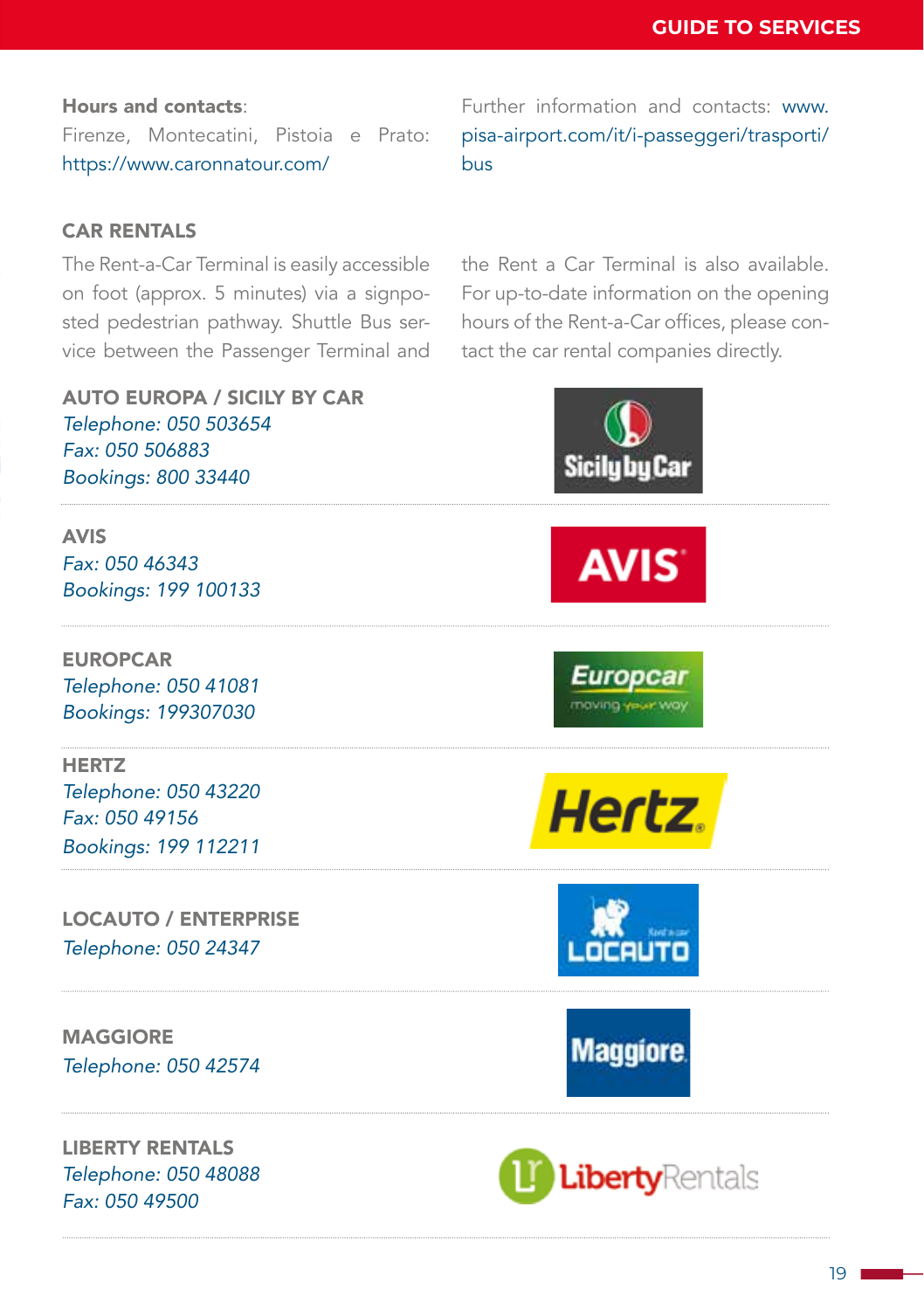LEASYS *Telephone: 050 28101 Fax: 050 501281 Bookings: 800 900666*

**GOLDCAR** *Telephone: 050 2200061* **LEASYS** 



**GOLDCAR** 

inter  $\bigcirc$  rent

SIXT

*Telephone: 345 0250114*

FIREFLY

*Bookings: 02 94 757979*

ITALY CAR RENT *Telephone: 0917773536 - 345 0662124*

BUDGET *Telephone: 050 42028 Fax: 050 46343 Bookings: 199 100133*

AUTOVIA *Telefono: 050 20122 - 333 6401818* 

**NOLEGGIARE** *Telefono: 393 5904751 Prenotazioni: 800 947 447*













#### SUSTAINABLE MOBILITY

The CicloPi PIsa bike sharing station in located near the P3, in front of the passenger terminal. For info and rates: www.ciclopi.eu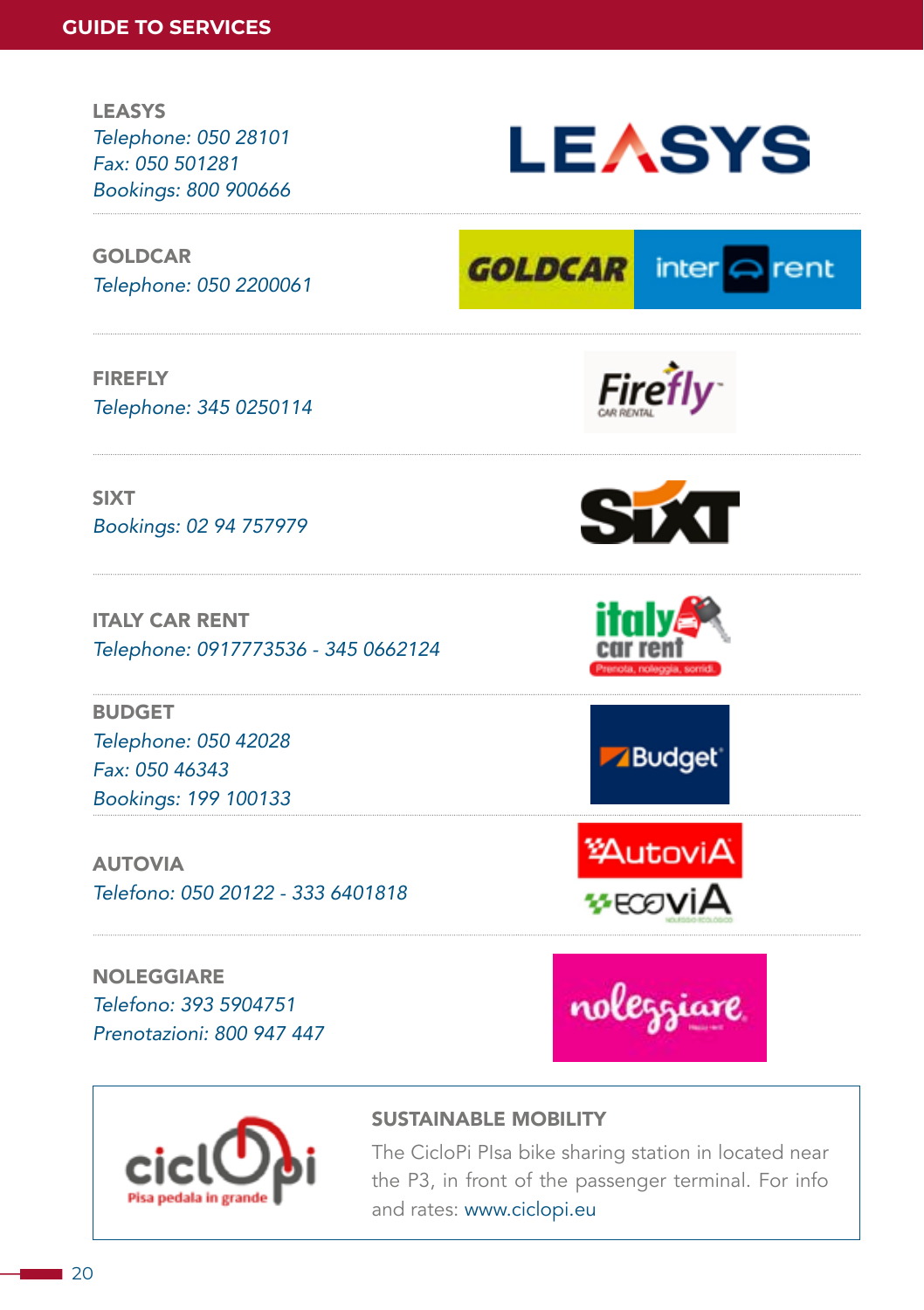# **AIRPORT PARKING**

Pisa Airport provides over 2,500 parking spaces. For info and rates: www.pisa-airport.com, Pisa Airport, in the website sections dedicated to parking area where you will find the one most suited to your needs depending on the length of stay.

Park your vehicle, take a ticket at the entrance barrier and keep it until you return. You can pay for parking at one of the 4 automatic machines open 24 hours/day, or at the manned payment counter every day from 7.30 am until midnight as well as at the exit columns from the parking station (only with credit or debit cards).

For reservations, information, updates and further needs, users can consult the Pisa airport website or call the following telephone number: +39 050 849 300.

Users are recommended to read the Parking Regulations, published on the airport website at this link: https://www.pisa-airport.com/it/i-passeggeri/parcheggio. html, and to consult the relevant FAQ section in advance about this service.

### P1 - LONG TERM PARKING

This parking area is located on the WEST side of the airport, 200 metres from the passenger terminal. There are 160 spaces available, providing good value for money for passengers parking for several days.

#### P2 - LONG-TERM MULTI-STOREY

#### Online booking available

A multi-storey parking station a few steps

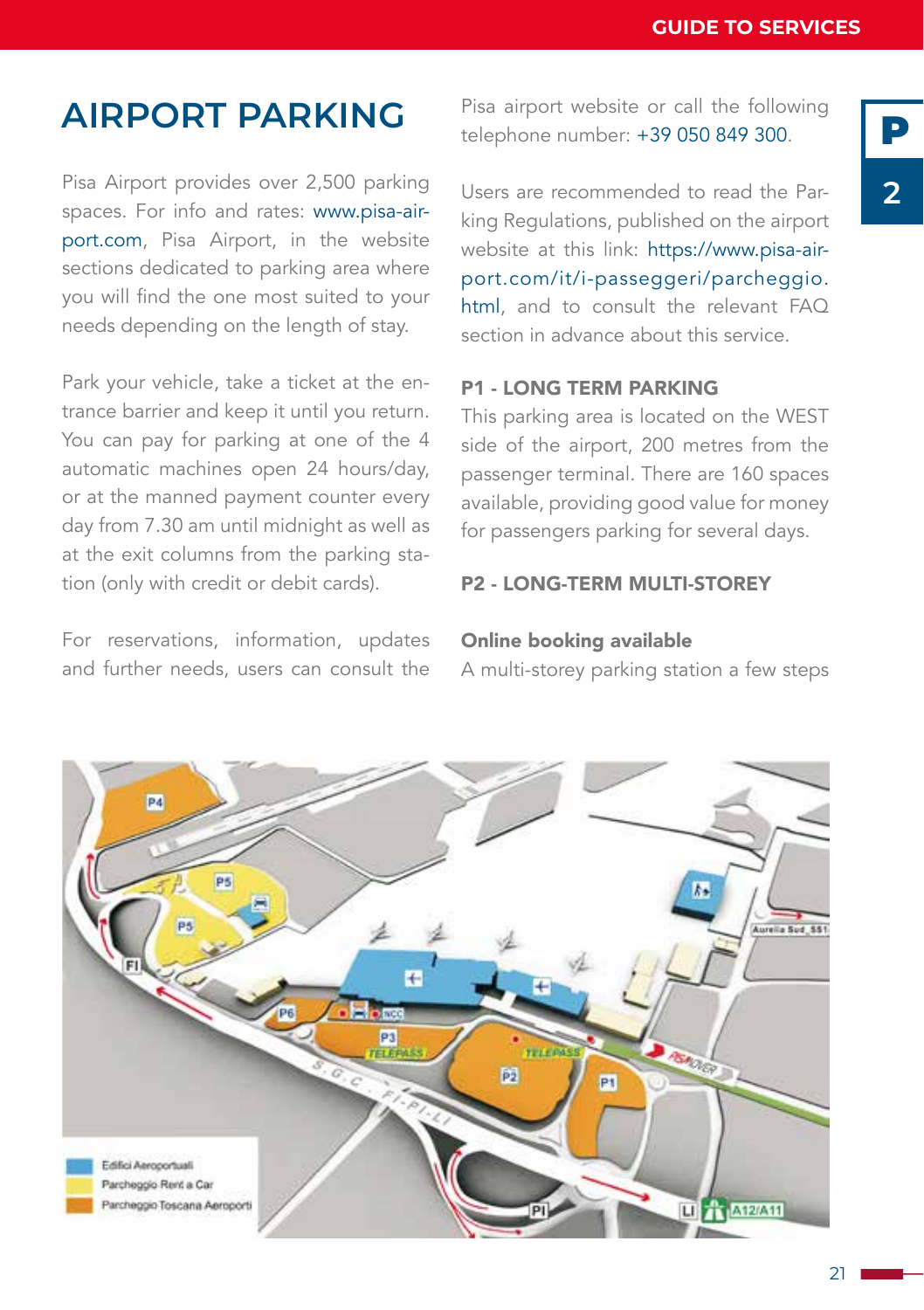from the terminal with 1,000 parking spaces over three levels.

#### P3 - SHORT-TERM PARKING

Parking with the first 10 minutes free. Located directly in front of the terminal it is suitable for passenger pick-up/drop-off or for purchasing from the shops.

#### P4 - LOW COST

During the summer season, we kindly invite customers to periodically consult the Toscana Aeroporti website for all updates on the service.

For info: www.pisa-airport.com

Online booking available For info: www.pisa-airport.com

# **IN-AIRPORT INFORMATION**

#### INFORMATION OFFICE

Information about arriving/departing flights and the airport services is available at the information desk located on the arrivals side of the terminal, which is open every day from 4.00 am until 12.30 am.

Tel: 050 849 300. WEBSITE: www.pisa-airport.com

"TOSCANA AEROPORTI" APP (DOWNLOADABLE FROM PLAY

#### STORE AND APPLE STORE)

"Toscana Aeroporti" App is available on Android and iOS devices. The App provides information about Pisa and Florence Airports.

Thanks to the App it is possible to:

- Monitor departing/arriving flights from and to both airports;
- Obtain information about transport to and from the airports;
- Discover all the services, shops and bars and restaurants in the airports;
- Receive news about the airports and the flights.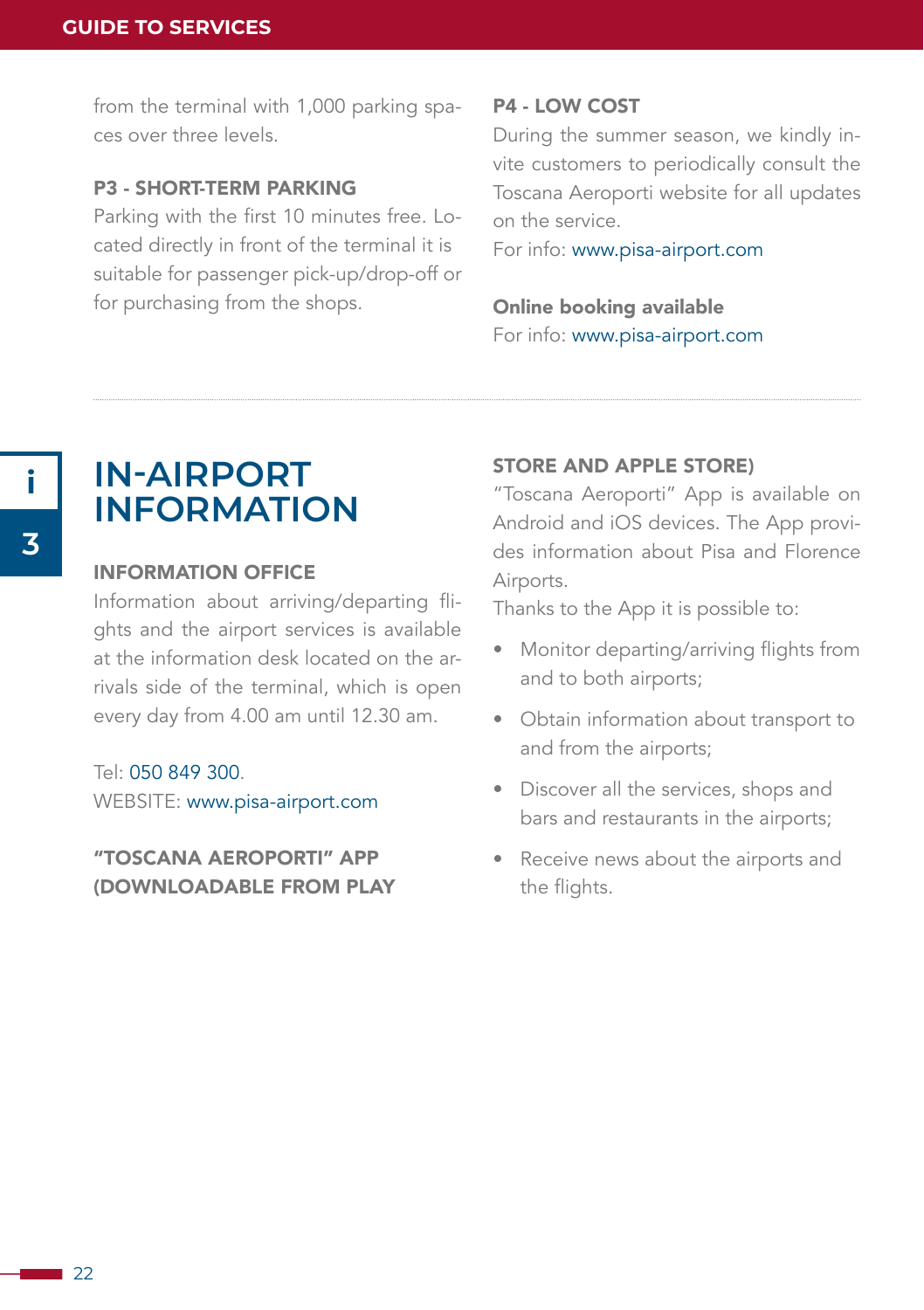# **AIRPORT SERVICES**

For all useful information for passengers and for frequently asked questions regarding the measures taken and the behaviour to adopt because of the current situation, please refer to the specific Covid-19 section of the Pisa airport website, where you can consult the FAQ and monitor the situation of the services operating at the airport.

#### AIR TRAVEL TICKET OFFICE

The ticket office, is located in Check-in Hall A and Check-in Hall B of the passenger terminal with opening times in line with Passenger Terminal and flights operations (www.pisa-airport.com).

#### PISA AIRPORT FREE WI-FI

Free Wi-fi is available for 12 hours throughout the passenger terminal. To access the internet or download emails while waiting for your flight enable the wireless network of your Wi-Fi device and connect the Airport-Free-Wi-fi.

### LOST LUGGAGE Ground floor, Arrivals Hall.

The luggage reclaim desk is open every day with opening times in line with Passenger Terminal and flights operations (www.pisa-airport.com).

- 24-hour lost luggage helpline: 050 849 400;
- You can also track your luggage reclaim process in real time (if you flew

with an airline that uses the World Tracer service).

#### LEFT LUGGAGE

(At the time of writing this document, the service is temporarily suspended). For up-to-date information: +39 050 849300.

#### LOST PROPERTY

The TIA & Lost Property Office of Toscana Aeroporti-Pisa S.p.A., on the first floor of the passenger terminal.

Opening hours may be subject to changes. Further information:

www.pisa-airport.com

### Telephone +39 050 849538 Fax. +39 050 916050 E-mail: Ufficio.Permessi.PSA@toscanaaeroporti.com

### PRIORITY LANE – ACCESS TO THE SECURITY CHECKPOINT

The Priority Lane is reserved for passengers of affiliated airline companies or access can be purchased at the Toscana Aeroporti ticket office for 10.00 euro per single access.

The service is free for children under the age of 2 accompanied by an adult in possession of Priority Lane access.

For further information visit the website: www.pisa-airport.com.

#### COURTESY LOUNGE

Pisa Airport offers a special area for reduced mobility passengers and/or other special needs (such as nursing mothers who require a reserved area for breastfeeر اگا ہ **4**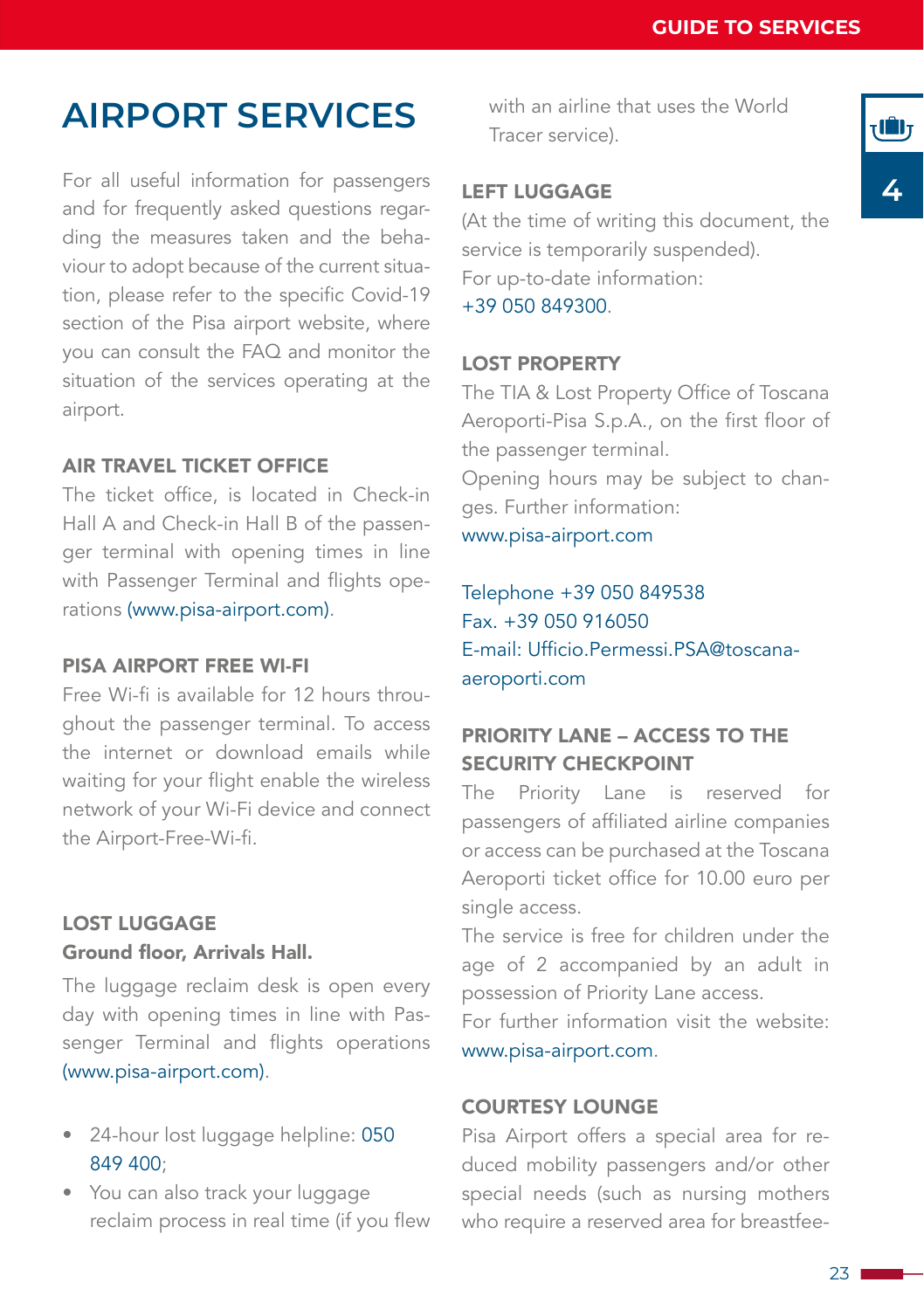ding in a quiet atmosphere). The passengers who need to access this room are accompanied there by dedicated personnel. The service can be requested from the assistance personnel or the airport staff.

#### KIDS CORNER

(At the time of writing, this area has been closed due to the measures adopted by Toscana Aeroporti to prevent and contain the Sars-Cov-2 infection).

An area has been set up for children on the first floor of the Departure Hall where they can play while waiting for their flight.

### BAGGAGE WRAPPING SERVICE

Not available

#### BAGGAGE TROLLEY SERVICE

There are 290 baggage trolleys available in the airport. The cost is 2.00 euro per trolley.

#### VIP SERVICE

Galilei VIP Lounge At the Pisa Airport, the VIP Lounge is available for participating airlines or – for a fee – at the request of the user.

Tel: +39 050 849 473

BUSINESS CENTER Tel: +39 050 849209

VIP ASSISTANCE vip@toscana-aeroporti.com

AGENZIA MERCI Tel: +39 050 849 350

# **OTHER SERVICES**

At the time of writing, some activities may have suspended or rescheduled their offer due to the pandemic emergency. For information on the Food & Retail points currently open and for any other updates regarding the Shopping Mall, users are invited to monitor the airport situation on the Pisa Airport website

#### AIRPORT FIRST AID

Open every day, including Sundays and public holidays, the airport medical service is located on the ground floor of the terminal and is available during all airport opening hours.

#### **NURSERY**

The airport has 21 toilets with baby-changing facilities located in or next to all the toilet areas.

#### FOOD & BEVERAGE OUTLETS

These are located in all the airport areas. Per info and contact numbers see www. pisa-airport.com in the Pisa Airport or download the free Pisa Airport APP.

#### SNACK VENDING MACHINES

There are numerous drink and snack dispensers throughout the airport (checkin, arrivals, departure gates, parking and car hire shuttle bus stop).

#### CASH MACHINES

1 ATM on the ground floor, 1 ATM on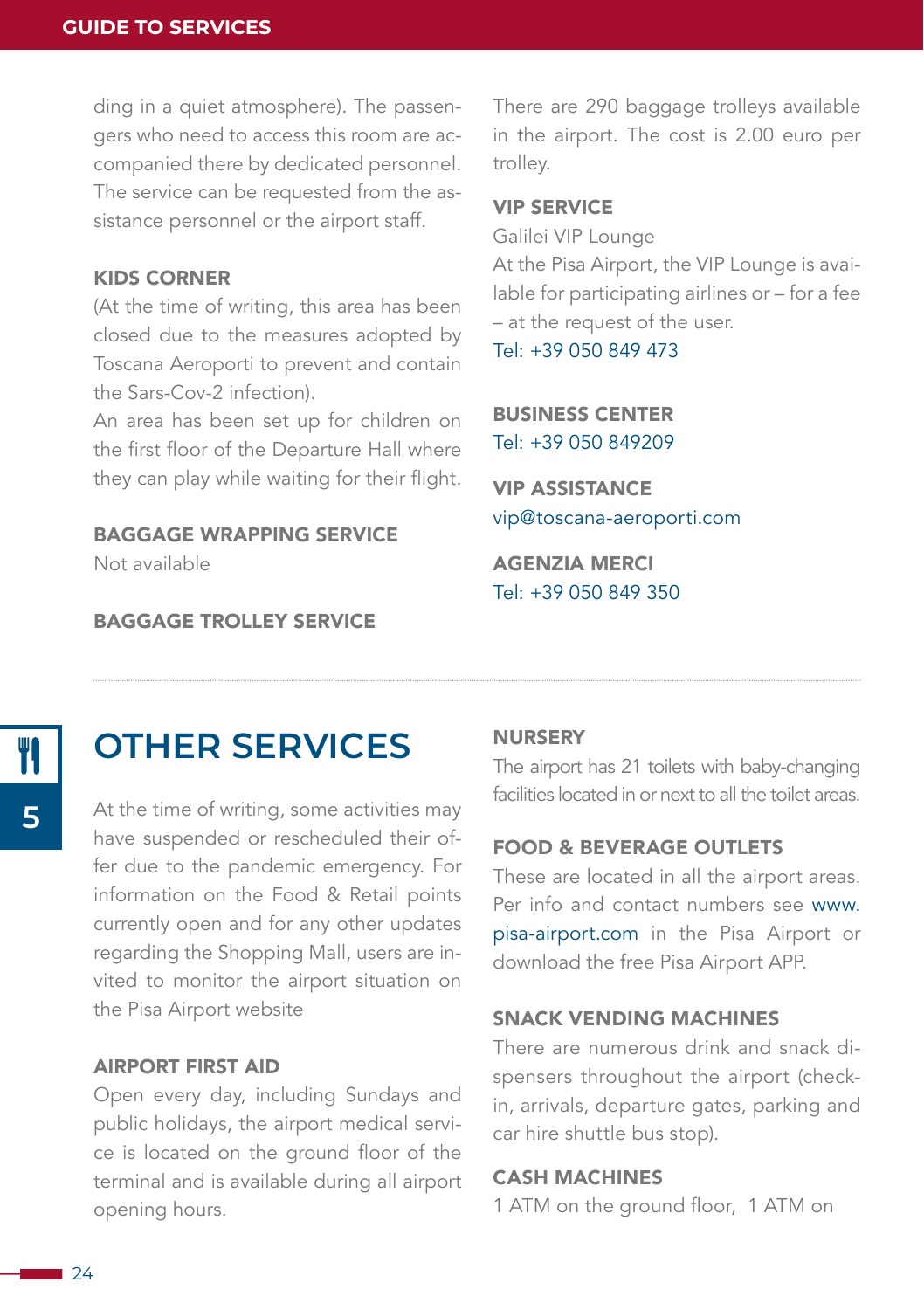the first floor.

### CURRENCY EXCHANGE

Operated by ForexChange, passengers can buy and sell currency, purchase travellers' cheques, receive cash advances on credit and debit cards, send money, request VAT, top up and purchase phone cards. ForexChange has two counters in the terminal before Security Control Area.

Info and currency booking: www.forexchange.it

### CHARGING STATIONS

In the Terminal there are numerous mobile phone/laptop charging stations available to users, located in the various areas.

#### SHOPPING GALLERY

The commercial gallery of the airport has numerous shops and outlets.

For information about the airport shops, visit the website or download the official Pisa Airport App.

The services offered in the shopping gallery also include the following:

- Pharmacy;
- Dance school and Fitness Centre

### **CHAPEL**

A Catholic chapel, on the first floor of the terminal, is available to customers.

### **PHARMACY**

### DANCE SCHOOL & FITNESS CENTER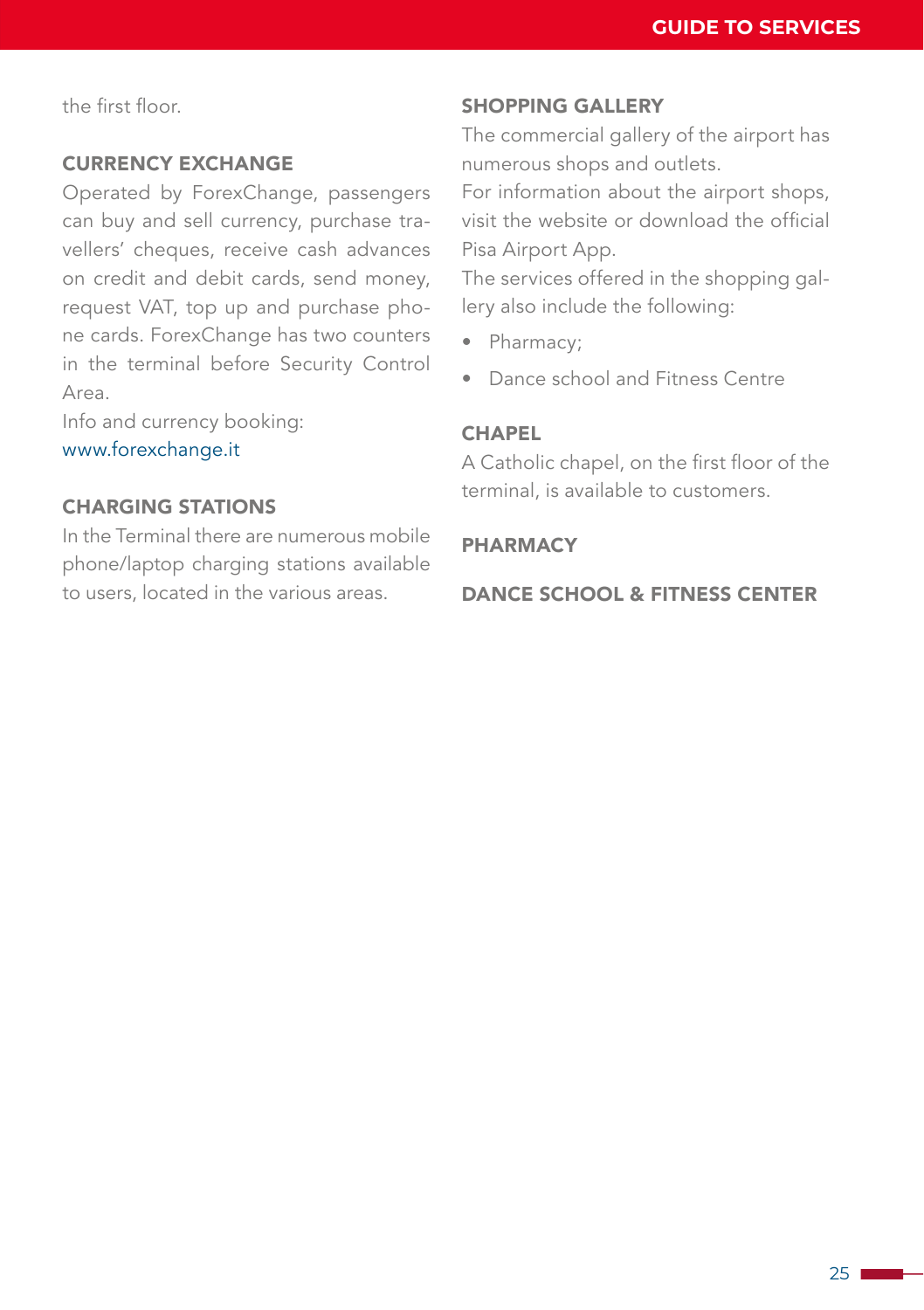

### PLANIMETRIA GENERALE\_PIANO TERRA

| Partenzic<br>Peleturus                       |
|----------------------------------------------|
| in in<br>Augit                               |
| umicio Infor<br>Information Of<br>10<br>- 19 |
| Digital<br>Taskar<br>dberja 1                |
| Scale<br>Stair                               |
| 51                                           |

| Asconsore<br><b>DR</b>              |
|-------------------------------------|
| Pronto Seccorse<br>Antaŭ            |
| Bar/Caffetteria<br><b>Becclient</b> |
| Ristorazione<br>fiestburght         |
| Farmacia<br>Overesti                |
| Sala VI<br>19 Alim                  |
|                                     |

|       | Cappella<br>Ownel            |
|-------|------------------------------|
| $+12$ | Tailett<br>Toiette           |
|       | Autobus Città<br>Dir An      |
|       | Stazione Autobi<br>An Instin |
| and a |                              |
|       |                              |

|                | NCC Noleggio con conducente                    |
|----------------|------------------------------------------------|
|                | T <sub>ext</sub>                               |
| P <sub>3</sub> | Senta Brave<br>by Car Fam                      |
| $\widehat{P2}$ | Multiplano<br>Multipley Cat Park               |
| P <sub>1</sub> | Sosta Lunga<br>Ling Stev Car Perk              |
| P6             | Autobus Gran Turismo<br><b>Fourier Coaches</b> |
|                |                                                |

|    | Servisi Disabili                          |
|----|-------------------------------------------|
|    | Sedute Dedicate                           |
| ò) | Sala Dedicata Awriv<br>Also and first Ame |
|    | Punto-di Chiamata PRI<br>MPI Calli Ford   |
| ۰  | Mappa Tattile<br>Tachie Map               |
|    | Percorso Tattile                          |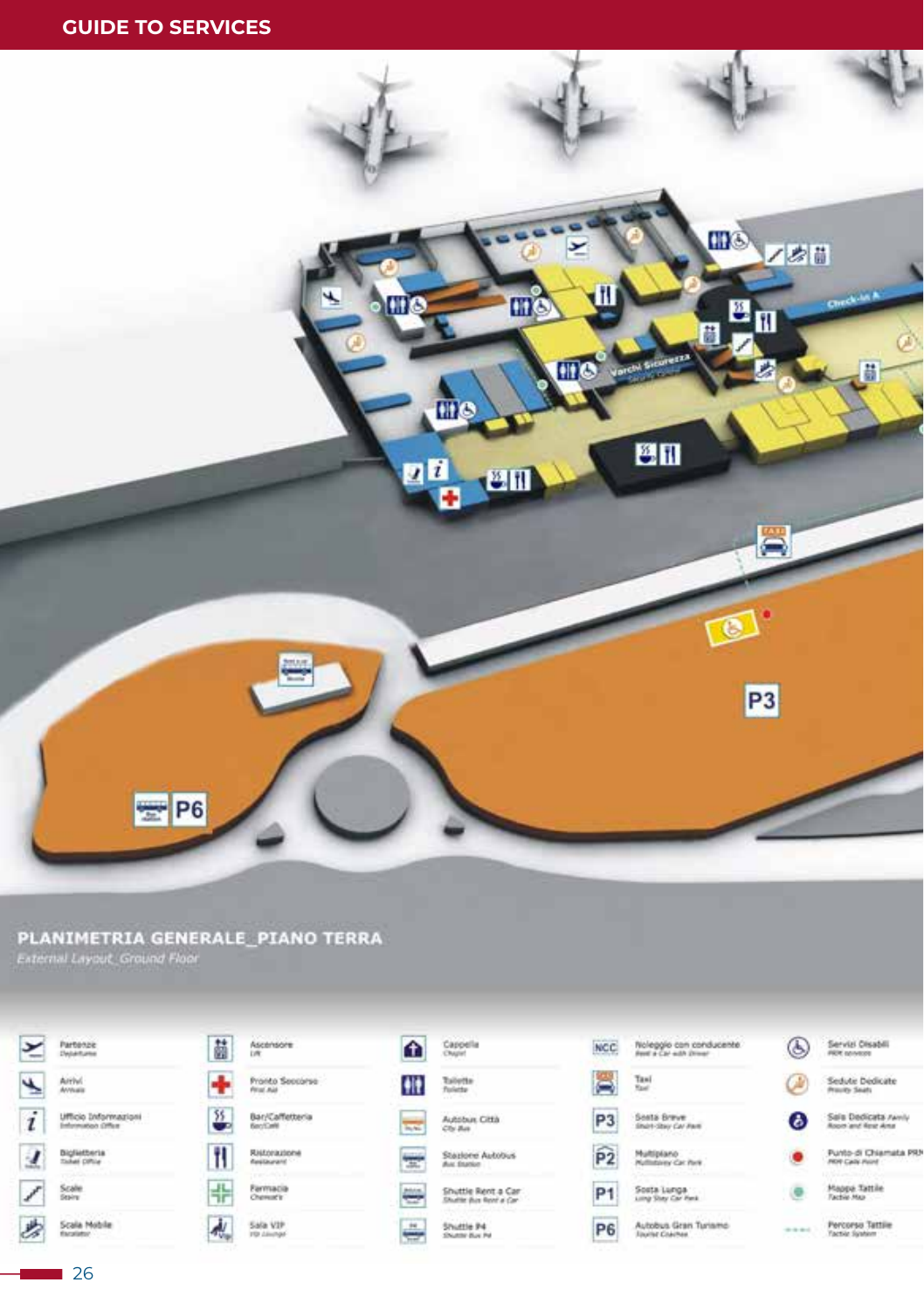### **GUIDE TO SERVICES**

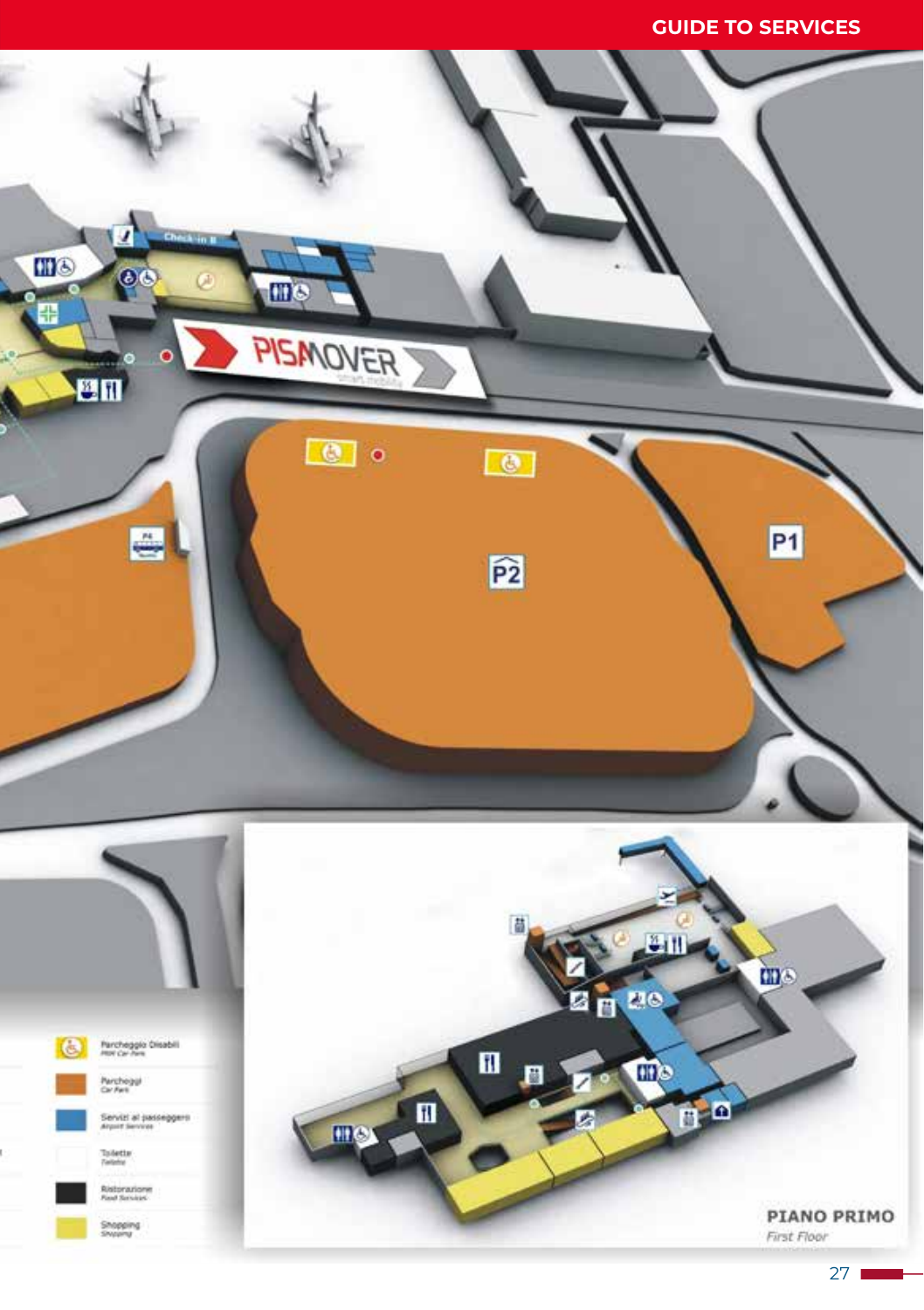# **TRAVEL ADVICE**

#### WHEN TO ARRIVE AT THE AIRPORT

For all useful information for passengers and for frequently asked questions regarding the anti-covid measures taken, please refer to the specific section of the Pisa airport website, where you can consult the FAQ and monitor the situation of the services operating at the airport.

For information on the documentation required for travelling and updates on health matters or related to the Covid-19 pandemic, passengers are invited to consult in advance the reference institutional websites of the country of origin and destination.

We recommend arriving at the check-in well in advance (usually at least 2 hours before the scheduled departure time) of the opening of the boarding gate, as per the instructions of the relative airline.

#### TRAVEL DOCUMENTS

All passengers must be in possession of a valid and current travel document: passport or identity card depending on the country of destination. It is the responsibility of each passenger:

- to find out what kind of documents are required and their validity depending on the country of destination and necessary for departing from Italy.
- Ensure that their ID document is valid and not damaged/defaced
- Ensure that they can display this document when they travel

#### AUTOMATED BORDER CONTROL

Those in possession of a new generation electronic (biometric) passport can use the E-Gates located in the Passport Control area.

### TRAVELLING WITH CHILDREN UNDER 18

A passenger under 18 years of age may only travel in Europe and abroad if in possession of an individual travel document. To travel abroad, all minors with Italian citizenship must be in possession of a personal document valid for travel abroad, i.e., a passport or for EU countries, also an identity card valid for travel abroad.

It is advisable to check with your airline whether it is necessary for minors (and if so, from what age) to be accompanied on the flight by an adult

#### UNACCOMPANIED MINORS

Air travel of unaccompanied minors is subject to restrictions and regulations established by the individual airline companies. Please visit the official website of the relative company to obtain all information.

#### UNACCOMPANIED MINORS UNDER 14

Since 4 June 2014, there are new procedures for minors under 14 travelling unaccompanied. In these cases, a parent or guardian responsible for the minor must sign a consent form that will remain in the records of the Police headquarters. The new procedure requires either a signed hard copy of the form, or the details of any relevant accompanying person on the minor's passport. For further information see the Italian State Police website. Before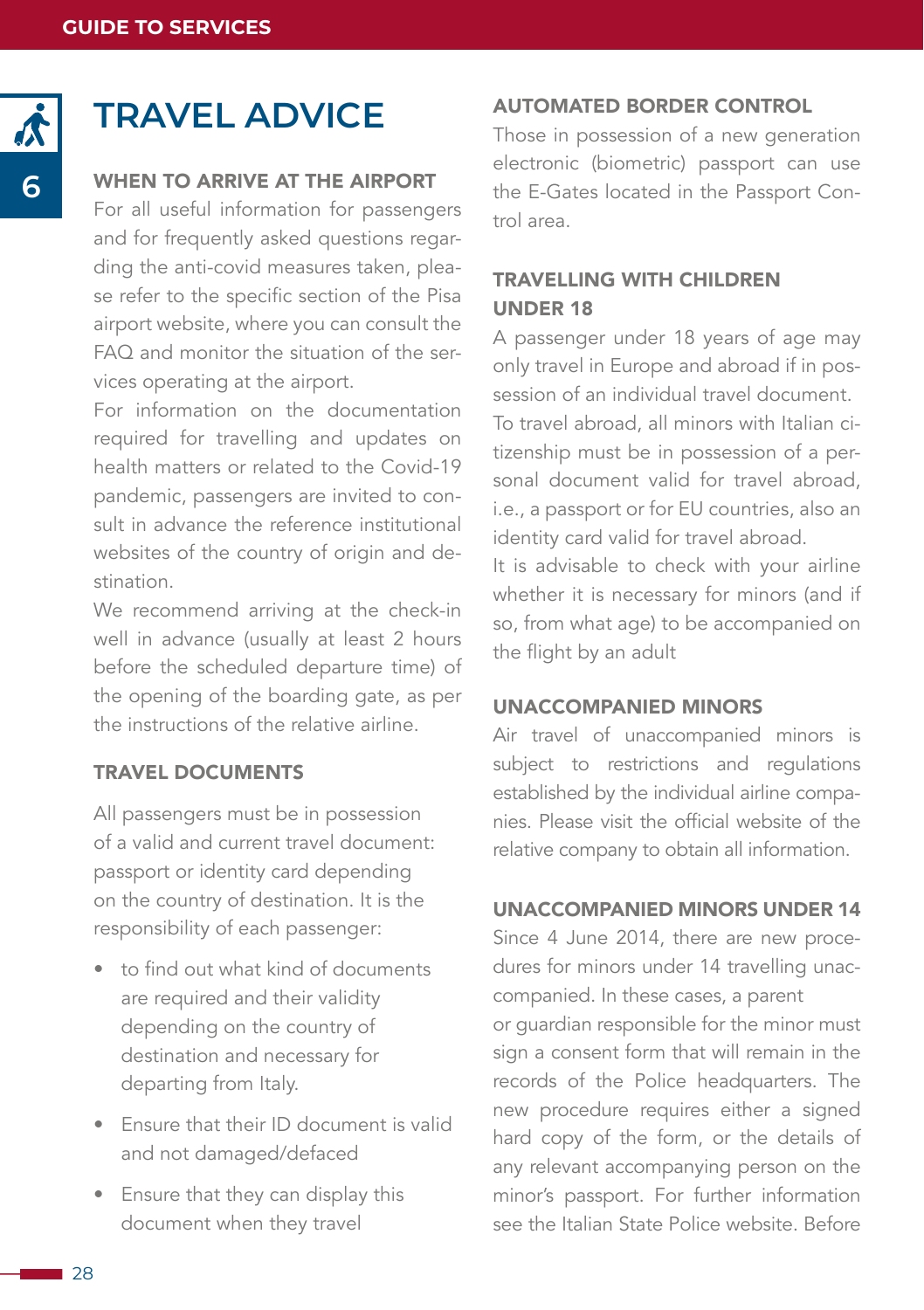booking, parents/guardians should check whether the airline in question accept unaccompanied minors under 14.

In any case, before purchasing a ticket from the airline for an unaccompanied minor, it is necessary to check that the airline allows minors to minor travel unaccompanied.

### HAND BAGGAGE AND SECURITY MEASURES FOR PASSENGERS

Each passenger may bring only one piece of hand baggage on board, the maximum permitted weight of which varies according to the individual airlines. Based on the ENAC guidelines, the total size (length) of the hand baggage should not exceed 115 cm. It is forbidden to carry prohibited items in hand baggage as per the regulations in Appendix 4-C of EU Ruling 185/2010 and the National Security Plan. It is prohibited to separate yourself from your hand baggage or to accept to carry items or packages in hand baggage or hold baggage for other people.

For further information: www.enac.gov.it.

#### CHECKED-IN BAGGAGE

Checked-in baggage is understood as pieces of luggage which the passenger presents at check-in to be placed in the aircraft hold. The permitted size of checked-in baggage (as per hand baggage) depends on each individual airline's regulations. If hold luggage exceeds these maximum dimensions, there may be a surcharge. We suggest contacting the airline directly for more information.

For safety reasons, no single piece of baggage must exceed 32 kg.

#### TRANSPORTING ANIMALS

Pets taken into the airport must be kept on a lead and dogs should have a muzzle. Alternatively, they should be kept inside a suitable carrier.

#### TRAVELLING WITH PETS

Passengers should note that every airline has different regulations about transporting animals. For more detailed information visit the official website of the relative airline. Passengers may transport animals in the cabin or the aircraft hold, in accordance with the regulations and restrictions of the relative airline and the airport of arrival.

The number of animals allowed on each aircraft is limited, and check-in staff should check the necessary travel documents, confirm bookings for all sections of the journey to the final destination, and deal with payments due for the service.

These restrictions are not applicable to guide dogs, hearing dogs or emotional support animals (ESAs).

Don't forget to bring the animal's health documents, vaccine records, and any certificates required by the destination country. It is obligatory for passengers in charge of pets to bring everything they need to clean up/remove any animal excrement.

### PASSENGER HEALTH, CUSTOMS AND SAFETY PROCEDURES

For details of the main regulations and procedures in force, passengers should refer to the relevant government websites (Customs and Monopolies Agencies, State Police and Ministry of Health). We recommend visiting the website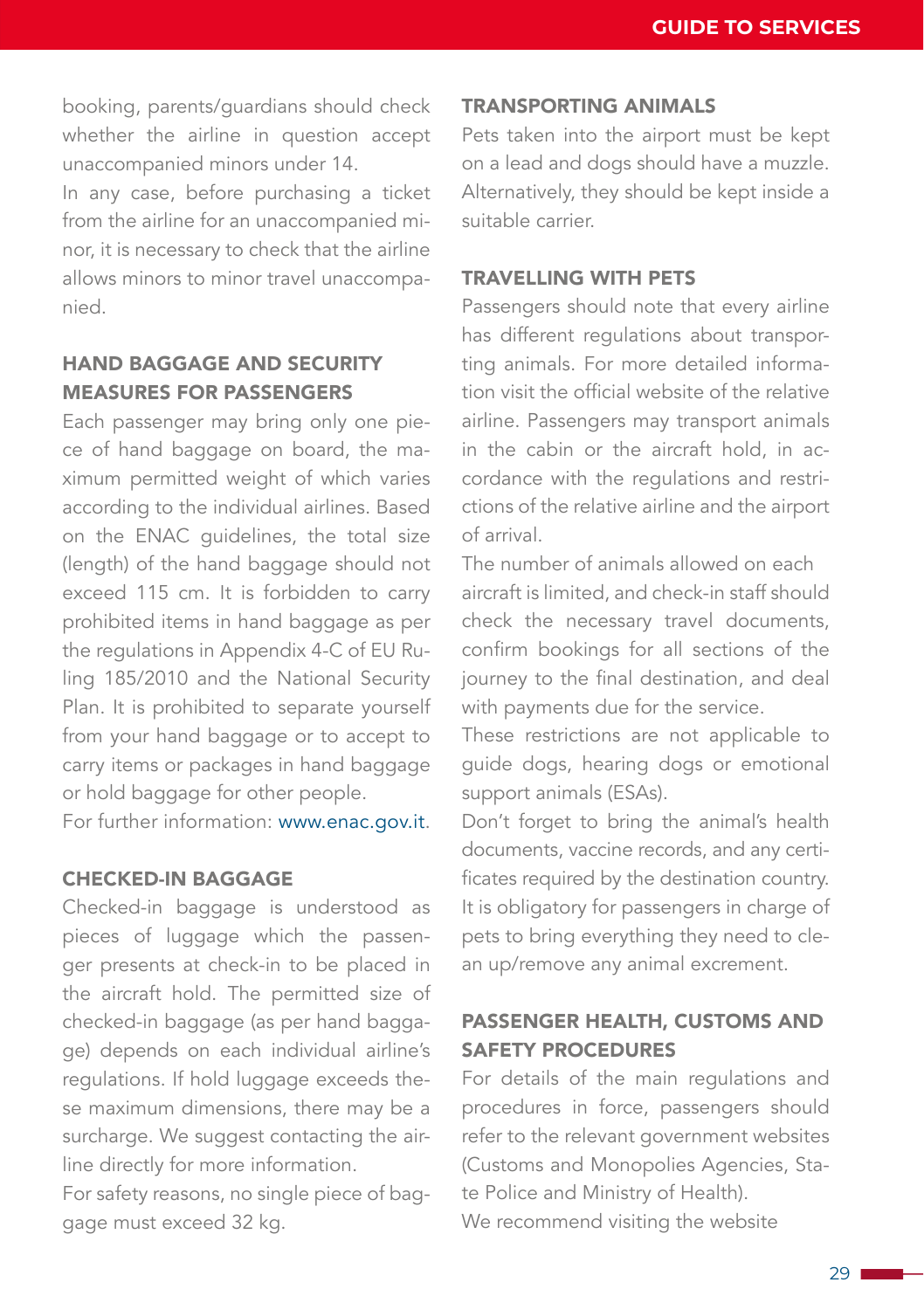www.viaggiaresicuri.it for the advice and precautions regarding disease prevention in each travel destination.

For information about customs visit the website

#### www.agenziadoganemonopoli.gov.it

to read the Traveller's Customs Charter. For travel health advice, see the USMAF section of the Ministry of Health website www.salute.gov.it. For information about transporting plants or animals, check the CITES section in the Citizen services of the Carabinieri (military police) website www. carabineri.it For information about documents required for travelling, visit the "La Polizia di Frontiera" (Border Police) section on the website www.poliziadistato.it.

USEFUL CONTACT NUMBERS ENAC – Airport Management +39 050 40132 / 500496

BORDER POLICE +39 050 931 711

GUARDIA DI FINANZA (Finance Police) +39 050 49574

AVIATION HEALTH OFFICE +39 050 43076

CUSTOMS +39 050 91661/ 916608

AIRPORT FIRST AID/EMERGENCY MEDICAL SERVICE +39 050 849 647/533

FIRE BRIGADE +39 050 502034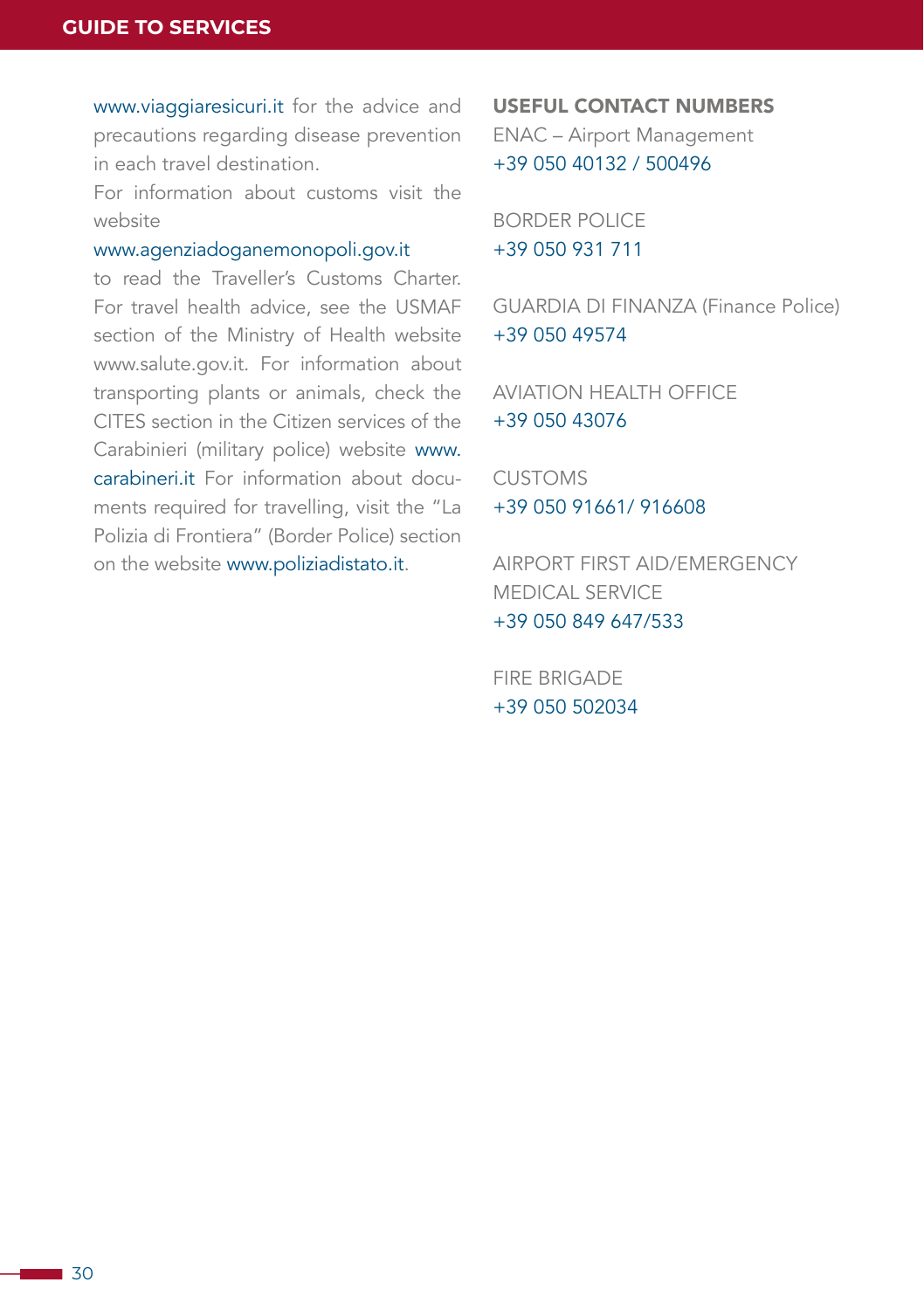AIRLINES

Below is the list of airlines that are planning to operate at Pisa Airport in 2022.

AER LINGUS INFO/BOOKINGS *Telephone: 0333 004 5000 (UK) (01) 761 7834 (Ireland)*



**AIR ALBANIA** INFO/BOOKINGS *Telephone: +39 06 4381022* (Edograf Helpfly Intl Group)

**AIR ALBANIA** 

AIR ARABIA MAROC INFO/BOOKINGS *Tel: 895 895 3311 (Toll number)*

**AirArabia** 

AIR BLTIC INFO/BOOKINGS *Telephone: 0037167006006* 

*(Toll number)*

**airBaltic** 

AIR DOLOMITI INFO/BOOKINGS *Tel: 045 28 86 140*



**ALBA WINGS** 

INFO/BOOKINGS

*Telephone: +39 041 8130000 (Toll number. Mon-Sat 08:00 a.m. - 08:00 p.m. English language)*

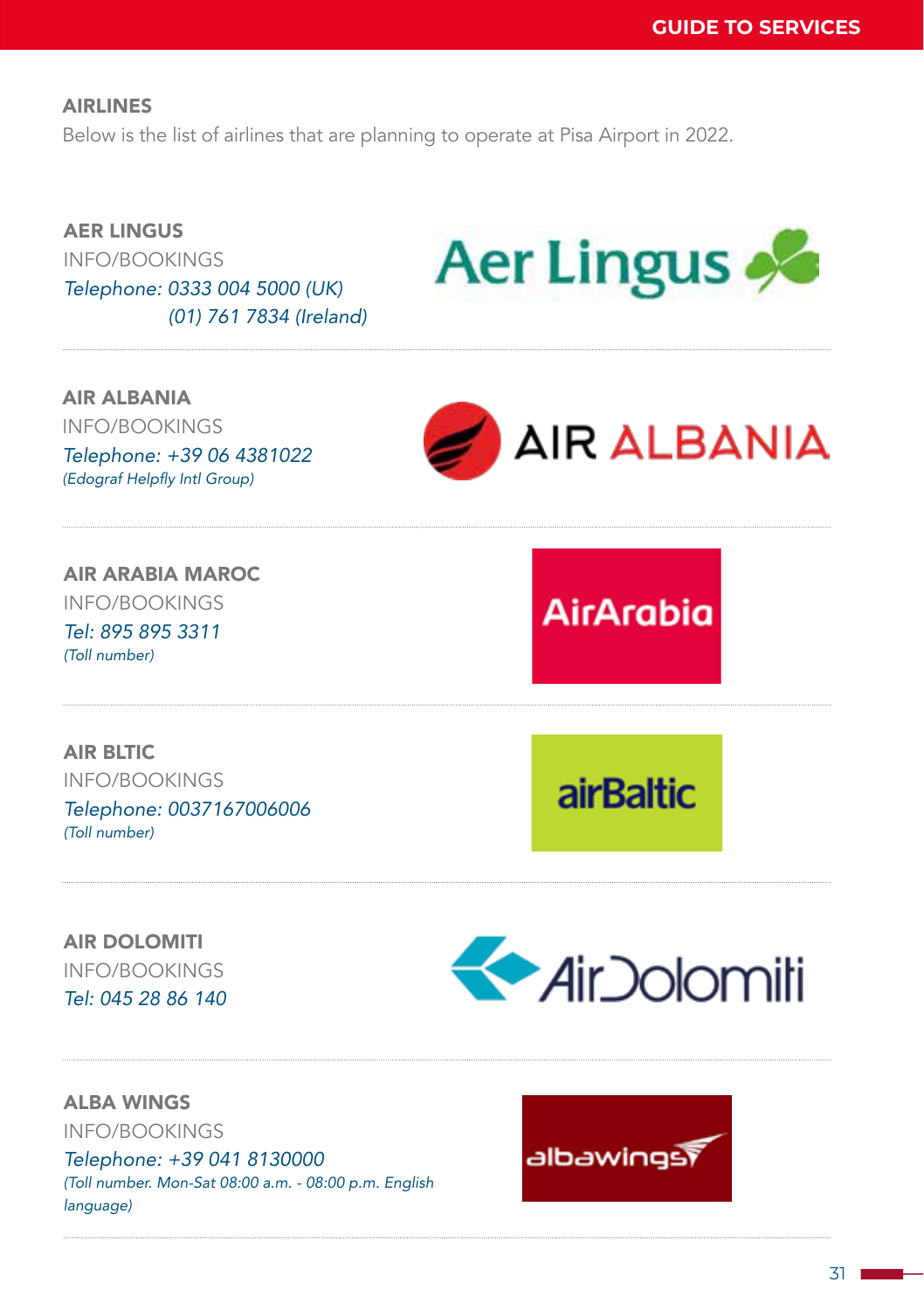BRITISH AIRWAYS INFO/BOOKINGS *Telephone: +39 02 69633602 (Toll number)*

**BRITISH AIRWAYS** 

EASYJET INFO/BOOKINGS *Tel: 199 201840 (Toll number)*

easyJet

EDELWEISS INFO/BOOKINGS *Telephone: +41 (0) 848 333 593 (calls from abroad) (Toll number – English language)*

EUROWINGS INFO/BOOKINGS *Telephone: +49221 - 59988230*

*(Toll number - in English)*

FLYDUBAI INFO/BOOKINGS *Telephone: (+971) 600 54 44 45 (Toll number)*

FLYR INFO/BOOKINGS

*Telephone: +47 40 00 00 63 (Toll number)*





flydubai<sup>.</sup>

Flyr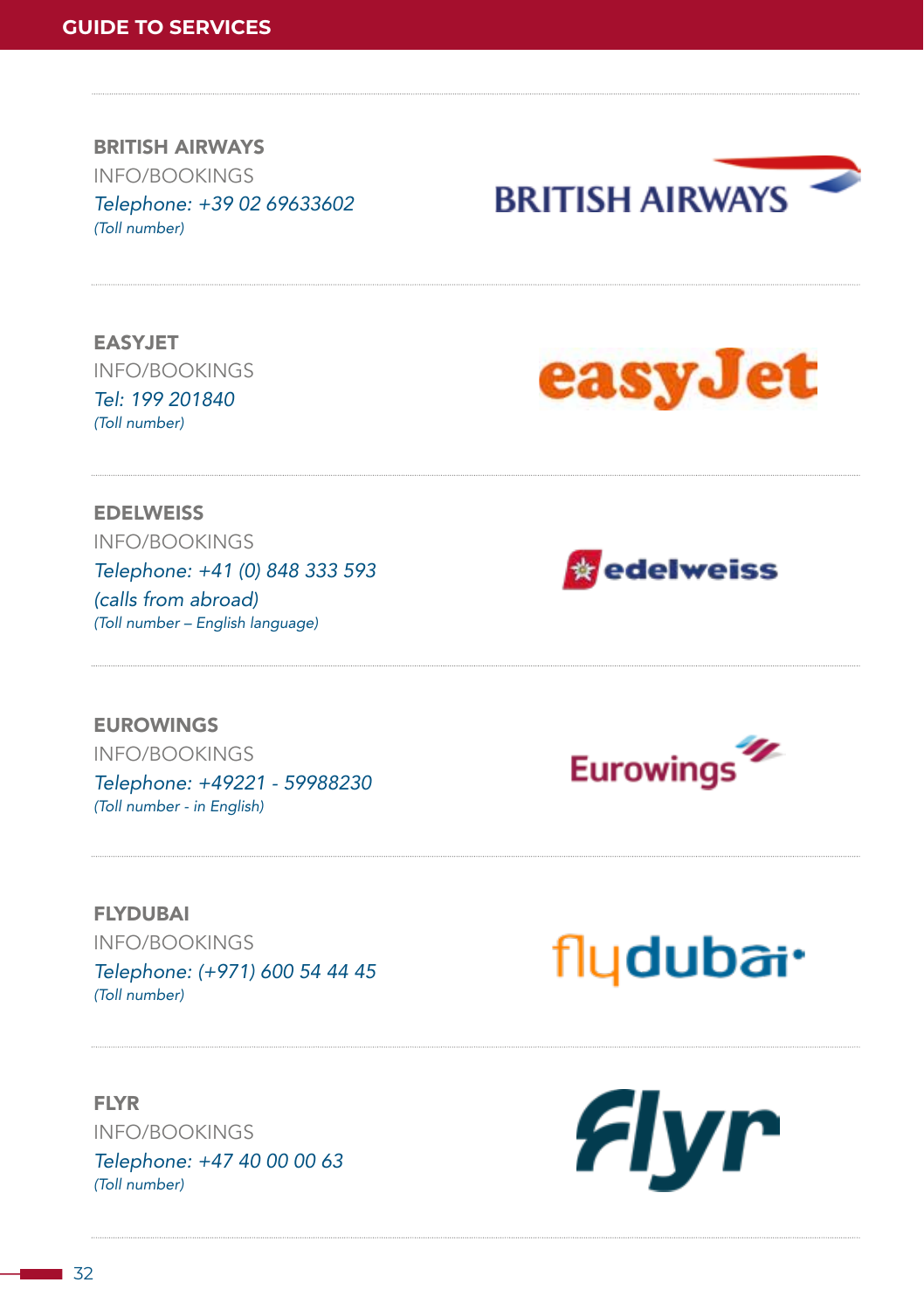JET2.COM INFO/BOOKINGS *Tel: 199 404 023* (Calls charged at a specific rate)



NORWEGIAN AIR SHUTTLE INFO/BOOKINGS *Telephone: +39 06 94 80 27 56 (Toll number)*



*<b>WRYANAIR* 

RYANAIR INFO/BOOKINGS

*Telephone: 8955 8955 09 Italia (Toll number)*

SCANDINAVIAN AIRLINES INFO/BOOKINGS

*Telephone: 06 99 74 80 15 (Toll number)*

**TRANSAVIA** INFO/BOOKINGS

*Telephone: 899 009901 (Toll number)*



**SAS** 

VOLOTEA INFO/BOOKINGS

*Telephone: 895 895 4404 (Toll number)*

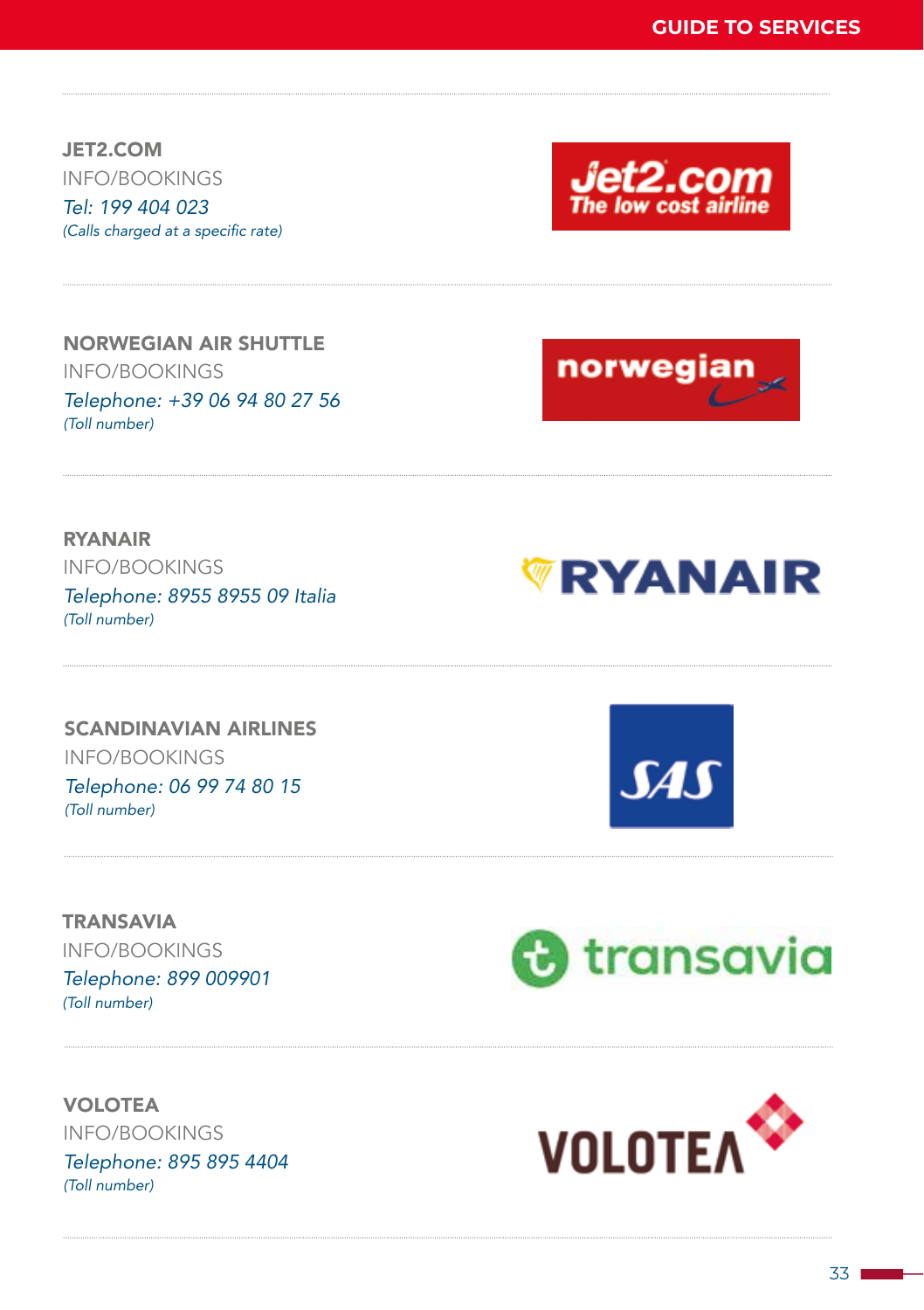VUELING INFO/BOOKINGS

*Telephone: 199 20 66 21 (Toll number)*

WIZZ AIR INFO/BOOKINGS *Telephone: 895 895 4416 (Toll number)*



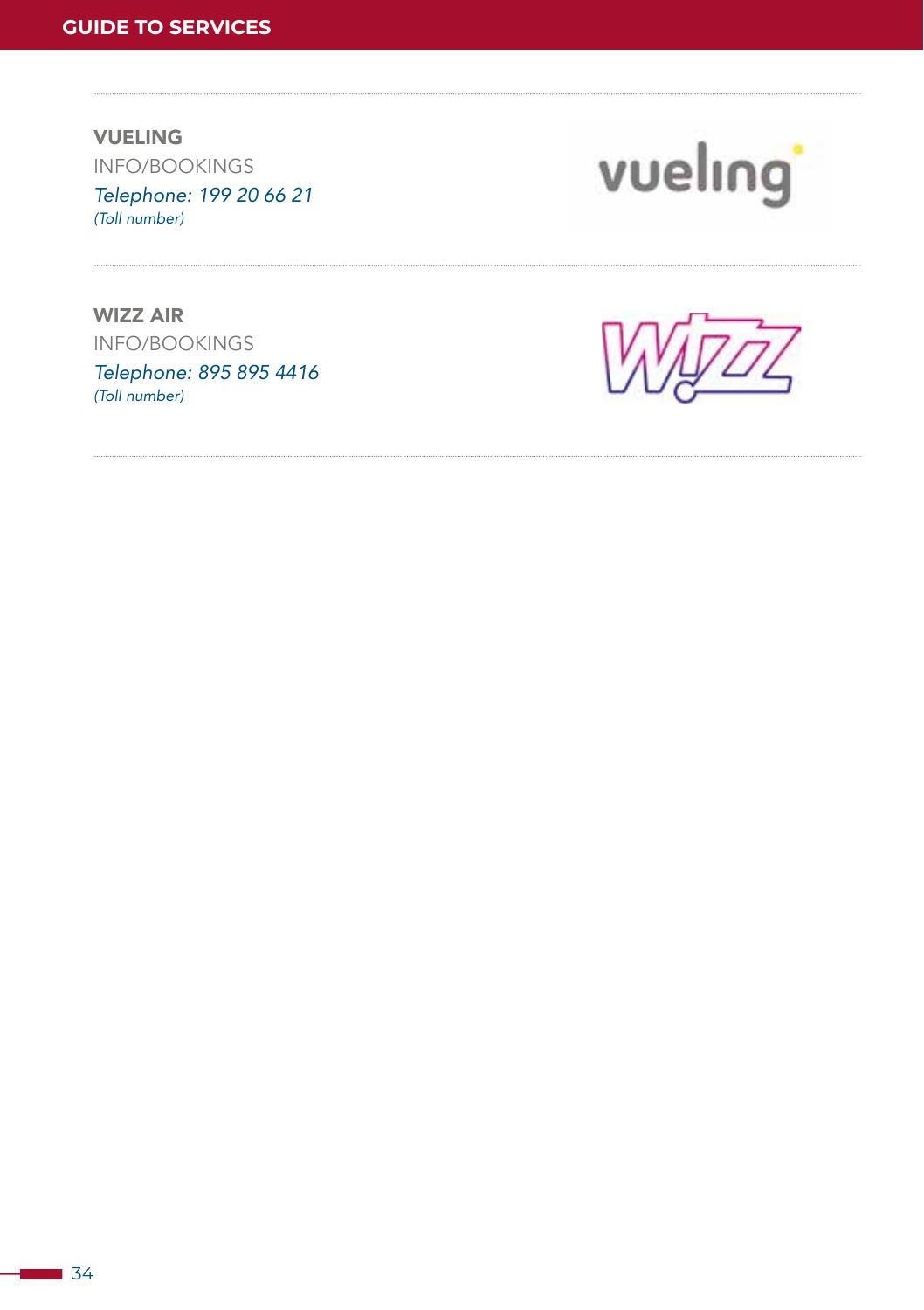# **FORMS FOR SUGGESTIONS AND COMPLAINTS**

Dear Customer,

Thank you for contacting us. Your Feedback back helps us to identify aspects our service and to take steps to improve it more. Please fill in every part of the form below.

Which airport are you contacting us about?

 AEROPORTO DI FIRENZE AEROPORTO DI PISA

Is this a: COMPLAINT SUGGESTION

Concerning:

□ Check-in/boarding services

□ Level of airport comfort

 $\square$  Security

□Cleanliness and hygiene

□ Lost & Found

□ Airport operations

□ Bar/Restaurant services

 $\square$  Safety of persons and belongings

 $\Box$  Shops

Environmental/social issues

□ Commercial services

 $\Box$  Transport to/from the airport

□ Parking

□ Reduced-Mobility Passengers

□ Customer information

VIP room

Airline companies

 $\Box$  Car rental

Sent by: NAME AND SURNAME

ADDRESS

TOWN/COUNTRY

TELEPHONE

EMAIL

Please describe the nature of your complaint/suggestion:

I agree with the terms and conditions of the data processing in accordance with art. 13 of the Code regarding the Protection of Personal Data Protection (EU Regulation 2016/679)

DATE AND SIGNATURE

Please return the filled in form back to us by:

Email:

qualita@toscana-aeroporti.com POST:

Toscana Aeroporti S.p.A. AEROPORTO DI FIRENZE – Aeroporto Amerigo Vespucci, Via del Termine 11, 50127, Florence AEROPORTO DI PISA – Aeroporto Galileo Galilei, Piazzale D'Ascanio 1, 56121, Pisa